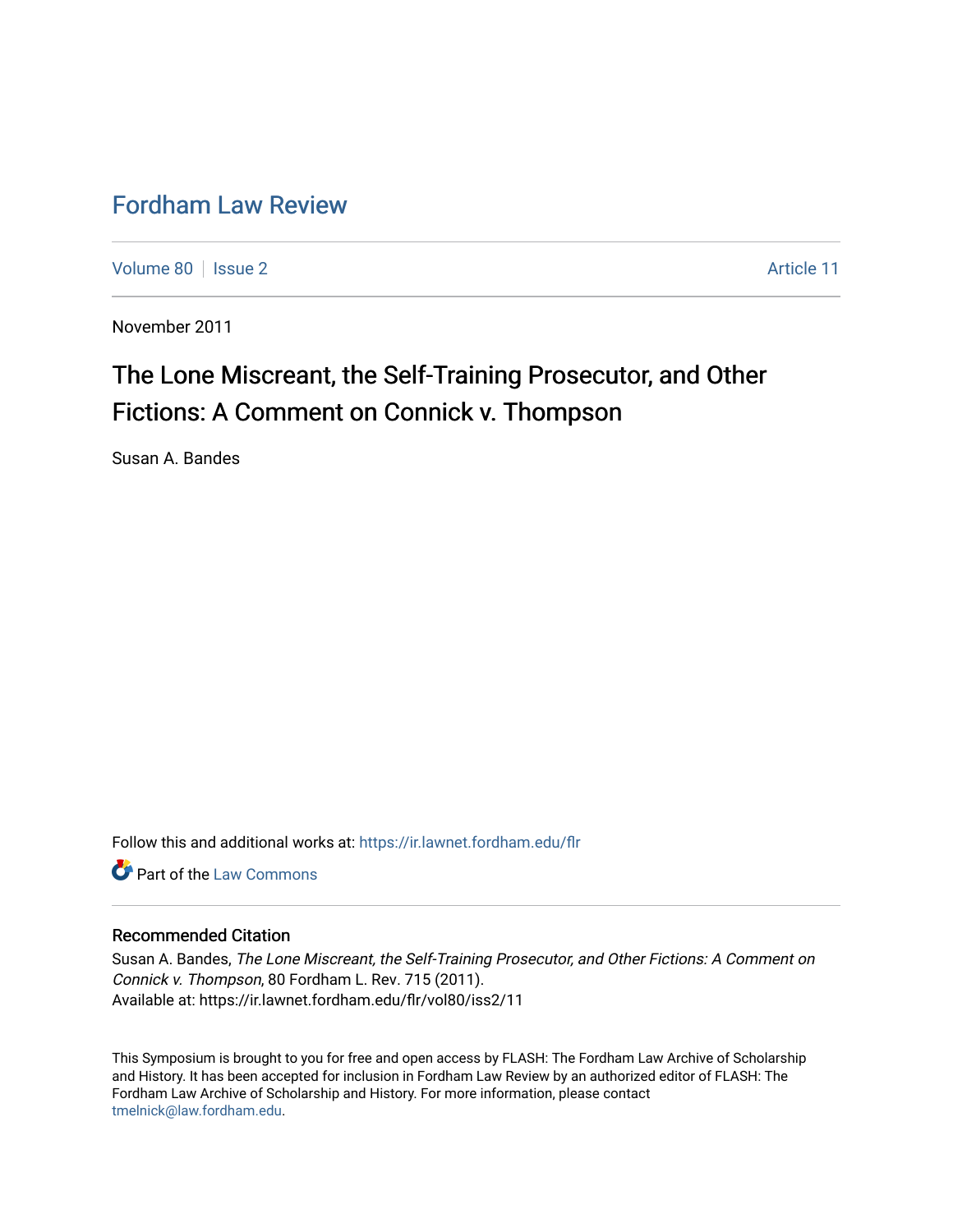# **THE LONE MISCREANT, THE SELF-TRAINING PROSECUTOR, AND OTHER FICTIONS: A COMMENT ON** *CONNICK V. THOMPSON*

# *Susan A. Bandes*[\\*](#page-1-0)

#### **INTRODUCTION**

In *Connick v. Thompson*,<sup>[1](#page-1-1)</sup> the U.S. Supreme Court blocked one of the last remaining paths to prosecutorial accountability for the violation of constitutionally mandated discovery obligations under *Brady v. Maryland*. [2](#page-1-2) Two terms ago in *Van de Kamp v. Goldstein*<sup>[3](#page-1-3)</sup>, the Court expanded the scope of absolute immunity for individual prosecutors to encompass supervisory failures to train, supervise, or institute programs to comply with *Brady*. [4](#page-1-4) The upshot of *Connick v. Thompson* is that now, unless non-compliance is frequent and notorious enough to reach the level of custom, prosecutors' offices are insulated from § 1983[5](#page-1-5) liability—entity as well as individual for failing to comply with *Brady*. The decision also bodes ill for prosecutorial accountability more generally, and for failure to train liability across the board.

<span id="page-1-8"></span>The *Connick* decision has attracted notice mainly for its compelling facts. Plaintiff John Thompson spent eighteen years in prison, fourteen of them on death row, for a crime he did not commit. [6](#page-1-6) Beginning prior to Thompson's trial in 1985, the team engaged in prosecuting Thompson for the New Orleans Parish District Attorney's Office—Eric Dubelier,[7](#page-1-7) Jim Williams,

- 4*. See id.* at 864–65.
- 5*.* 42 U.S.C. § 1983 (2006).

<span id="page-1-7"></span>7. Eric Dubelier is District Attorney Harry Connick, Sr.'s third in command.

<span id="page-1-0"></span><sup>\*</sup> Professor of Law and Dean's Distinguished Scholar, The University of Miami School of Law. I owe thanks to Don Doernberg and Robert Mosteller for extremely helpful comments on an earlier draft, to Michael Kozik, University of Miami Law School Class of 2013, for excellent research assistance, and to Tom Lee and the Fordham Law Review for organizing a superb symposium.

<sup>1.</sup> 131 S. Ct. 1350 (2011).

<span id="page-1-3"></span><span id="page-1-2"></span><span id="page-1-1"></span><sup>2.</sup> 373 U.S. 83 (1963). *Brady v. Maryland* imposes on prosecutors a constitutional obligation to share exculpatory evidence with the defense. *See id.* at 87.

<sup>3.</sup> 129 S. Ct. 855 (2009).

<span id="page-1-6"></span><span id="page-1-5"></span><span id="page-1-4"></span><sup>6</sup>*. Connick*, 131 S. Ct. at 1355. The verdict in *Van de Kamp* similarly left Thomas Goldstein with no remedy for prosecutorial misconduct that led to his spending twenty-four years in prison on a conviction that was ultimately reversed, leading to his release. *See Van de Kamp*, 129 S. Ct. at 859; *see also* Erwin Chemerinsky, *Head in the Sand over Prosecutorial Misconduct*, NAT'L L.J. (Apr. 25, 2011) http://www.law.com/ jsp/nlj/PubArticleNLJ.jsp?id=1202491215314 (noting that in *Van de Kamp*, "the Court dismissed a suit against prosecutors by a man who spent 24 years in prison for a murder that he did not commit").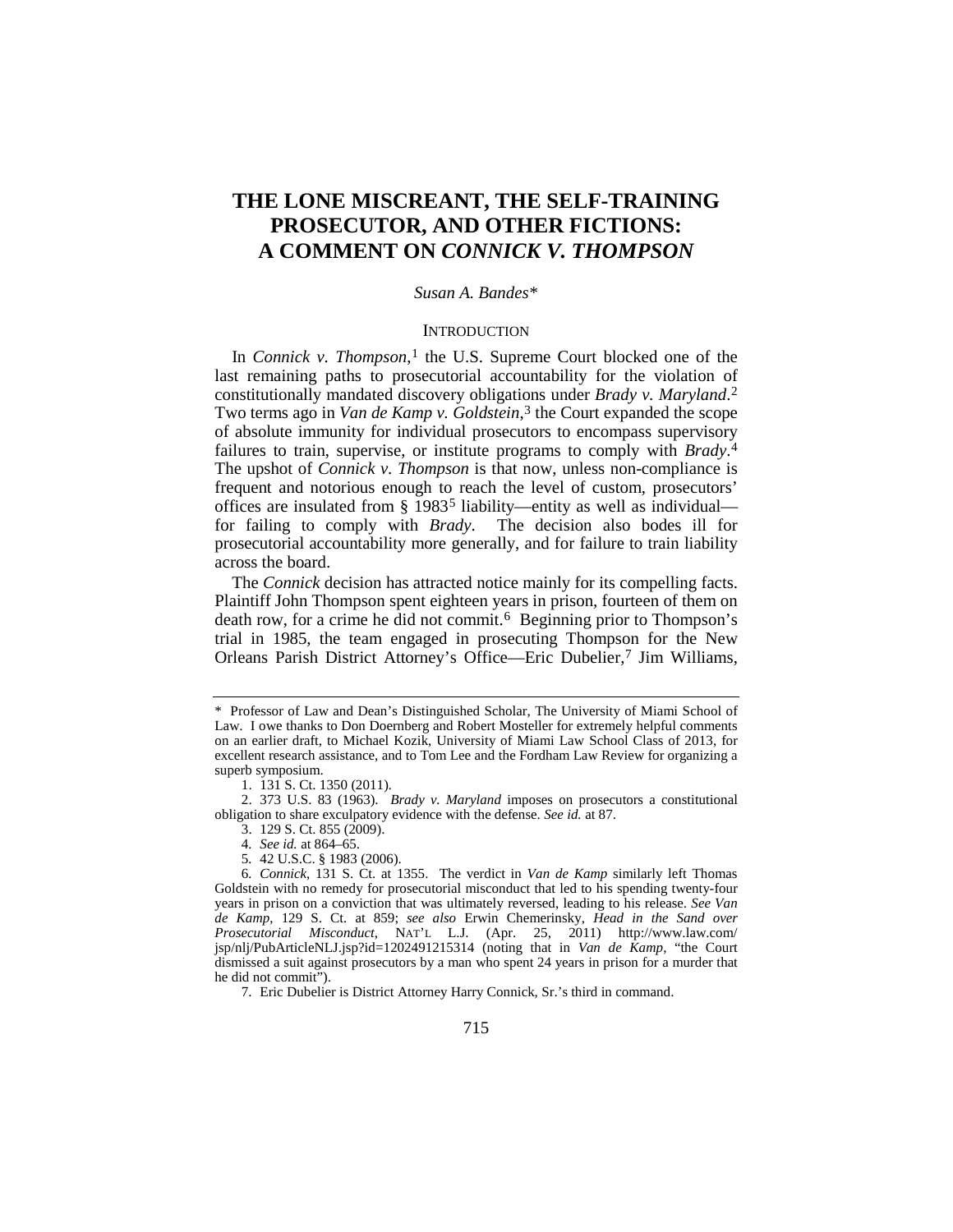Gerry Deegan, and Bruce Whittaker—concealed from both Thompson and from the courts exculpatory evidence that it was constitutionally required to produce.[8](#page-2-0) In 1994, Deegan, who was terminally ill, confessed to Assistant District Attorney (A.D.A.) Michael Riehlmann that he had suppressed blood evidence in Thompson's armed robbery case, and Riehlmann too joined in the conspiracy of silence.<sup>[9](#page-2-1)</sup> The evidence that would exonerate Thompson was discovered, fortuitously, by his own private investigator just before he was about to be executed in 2003.<sup>[10](#page-2-2)</sup> A jury awarded Thompson \$14 million for his wrongful incarceration and time on death row.<sup>[11](#page-2-3)</sup> The Court's decision in *Connick* vacates that award and leaves Thompson without a remedy for the violation of his constitutional rights.

As Thompson himself emphasized after the verdict, it is not only about the money. [12](#page-2-4) Section 1983 serves a declaratory and deterrent function as well as a compensatory one, and *Connick* limits access to the full panoply of § 1983 remedies. The decision sends a deeply unfortunate message about both the government's duty to prevent prosecutorial misconduct and the Court's duty to acknowledge, remedy, and prevent egregious harms.

Dahlia Lithwick called *Connick* "one of the meanest Supreme Court decisions ever." [13](#page-2-5) The opinion is "mean" not only in the sense in which she uses the word—coldhearted and without acknowledgement of the human costs of the government's wrongdoing<sup>[14](#page-2-6)</sup>—but also in its grudging interpretation of the constitutional violation at issue, its reductionist notions of what a training regime can accomplish, and its stark indifference to the deterrent, compensatory, and declaratory aims of § 1983. *Connick* reveals the relentlessly atomistic lens through which the current Court views governmental obligations—both those of the prosecutor and those of the Court itself.

This Article focuses on the atomization of official conduct in *Connick*: how it is accomplished, and at what costs to the aims of § 1983 and governmental accountability. First, it challenges the central assumption on which Justice Thomas relied in vacating the opinion below—that Thompson's harm can be traced to only a single incident of governmental

<sup>8</sup>*. See Connick*, 131 S. Ct. at 1370–72 (Ginsburg, J., dissenting).

<sup>9</sup>*. See id.* at 1368 (Scalia, J., concurring).

<sup>10</sup>*. See id.* at 1375 (Ginsburg, J., dissenting).

<sup>11</sup>*. See id.* at 1355–56 (majority opinion).

<span id="page-2-4"></span><span id="page-2-3"></span><span id="page-2-2"></span><span id="page-2-1"></span><span id="page-2-0"></span><sup>12.</sup> Thompson's actual words were: "I don't care about the money." John Thompson, Op-Ed., *The Prosecution Rests, but I Can't*, N.Y. TIMES, Apr. 10, 2011, at WK11. He went on to say that what he did care about was why there have been no repercussions of any kind for the prosecutors involved in his case. In addition, he pointed out that "[o]f the six men one of my prosecutors got sentenced to death, five eventually had their convictions reversed because of prosecutorial misconduct." *Id.* The misconduct came to light because these were capital cases and lawyers were appointed on appeal. "[T]here are more than 4,000 people serving life without parole in Louisiana, almost none of whom have lawyers after their convictions are final." *Id.*

<span id="page-2-5"></span><sup>13.</sup> Dahlia Lithwick, *Cruel but Not Unusual*, SLATE (Apr. 1, 2011, 7:43 AM), http://www.slate.com/id/2290036/.

<span id="page-2-6"></span><sup>14</sup>*. See also* Editorial, *Failure of Empathy and Justice*, N.Y. TIMES, Apr. 1, 2011, at A26.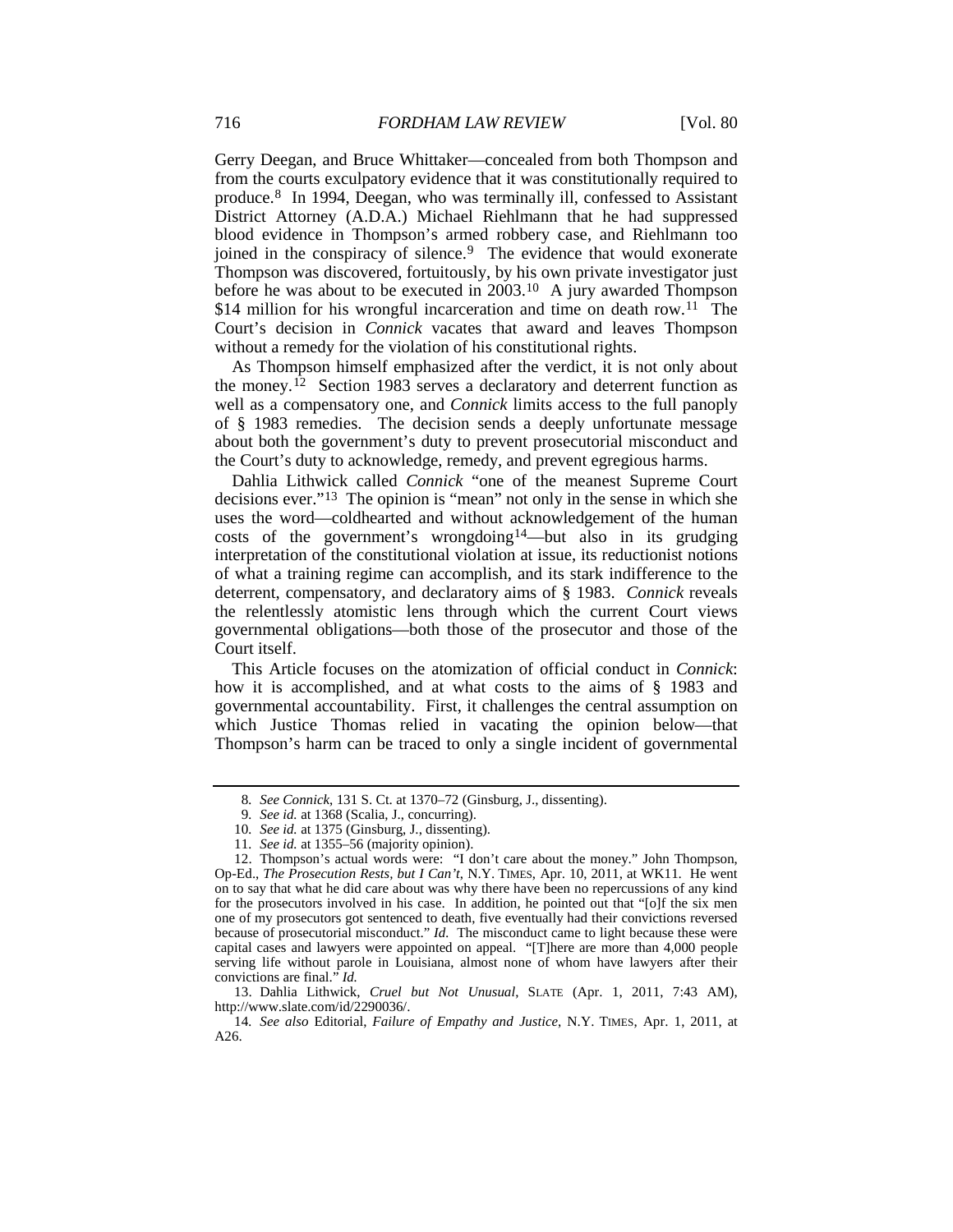misconduct by a lone miscreant. To the contrary, the violation at issue was a group effort, as well as a reflection of a longstanding culture of disregard for *Brady* in Connick's office. Second, the article critiques the Court's conception of training. It argues that the majority misconceives the nature and purpose of training prosecutors, and that there are characteristics that inhere in prosecutorial culture in particular and organizational culture more generally that make training essential. Finally, it argues that the Court's atomistic vision of § 1983 and of its own role in remedying constitutional wrongs is at odds with the aims of the statute it sets out to construe.

# I. HOW DOES A D.A.'S OFFICE CAUSE A DEPRIVATION OF RIGHTS?

*Connick* grapples with the question that has vexed the Court in municipal liability cases since it first permitted § 1983 suits against governmental entities<sup>[15](#page-3-0)</sup>: what does it mean for wrongdoing to be attributable to—or caused by—a municipality?[16](#page-3-1) Section 1983 provides a remedy when the defendant "subject[ed]" the plaintiff, or "cause[d] [the plaintiff] to be subjected . . . to [a] deprivation of [constitutional] rights."<sup>[17](#page-3-2)</sup> Since agencies can act only through their agents, the *Monell v. Department of Social Services of New York* line of cases requires a determination of whether what happened to Thompson was attributable to the official capacity acts of the D.A.'s office, or to the independent acts of one or two or five bad apples who deviated from official policy in a way that could not have been reasonably foreseen or prevented.

Since the decision in *Monell*, the Court has struggled to draw the line between the *respondeat superior* liability that it has held the statute prohibits, and the supervisory liability it has held the statute permits.<sup>[18](#page-3-3)</sup> The Court has been especially wary of imposing liability on the entity based on a claim that a wrongdoer's acts are attributable to something the entity failed to do—train, supervise, or discipline subordinates. Yet failure to train liability is essential. Without it, municipal liability is in danger of becoming a mere form of words. Unsurprisingly, explicitly illegal policies are rarely put in place. An insistence that liability flows only from an explicit policy essentially immunizes policymakers who simply adopt a facially constitutional policy, or institute no policy at all, and then fail to prevent or implicitly condone unconstitutional conduct.

#### *A. Municipal Liability for Failure to Train, Supervise, or Discipline*

To guard against the slippery slope scenario it fears, in which every wrongful act of a subordinate can be linked to some failure of the policymaker, the Court has created high hurdles to establishing failure to train liability. It requires the plaintiff to show that the need for the training

<sup>15</sup>*. See* Monell v. Dep't of Soc. Servs. of N.Y., 436 U.S. 658 (1978).

<span id="page-3-3"></span><span id="page-3-2"></span><span id="page-3-1"></span><span id="page-3-0"></span><sup>16</sup>*. See* Pembaur v. City of Cincinnati, 475 U.S. 469, 477–80 (1986); City of Oklahoma City v. Tuttle, 471 U.S. 808, 823–24 (1985) (plurality opinion); *Monell*, 436 U.S. at 694.

<sup>17.</sup> 42 U.S.C. § 1983 (2006).

<sup>18</sup>*. See Monell*, 436 U.S. at 691–95.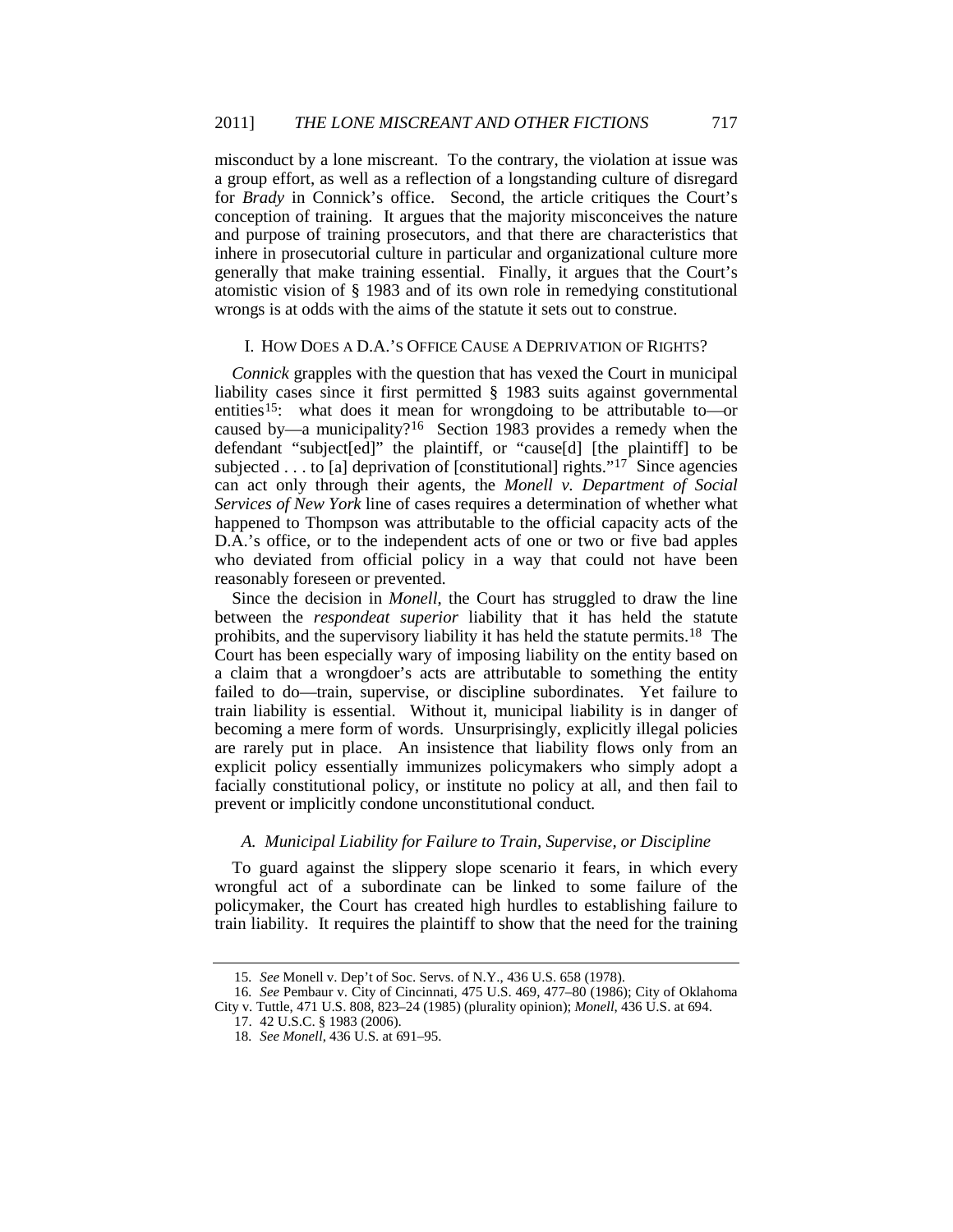was obvious, so that failing to train under the circumstances demonstrated "deliberate indifference to the rights of [those with whom the untrained employees] come into contact," $19$  and that the failure to adequately train was the moving force behind the resulting violation of rights.<sup>20</sup> Yet prior to *Connick*, failure to train liability could under certain circumstances be established through proof of the actions or inactions of the policymaker himself, even absent a pattern of low-level violations of rights.<sup>[21](#page-4-2)</sup> Alternatively, failure to train liability could be proved through custom—if enough violations by subordinates occur on the policymaker's watch, he is on constructive notice that whatever he is doing is not working properly. The former avenue—proof of actions or inactions by the policymaker himself—is now narrowed, perhaps to the vanishing point.

Substantial confusion has been caused by the question of the probative value of a single incident of wrongful conduct. Much of this confusion arises from a failure to distinguish single decisions by policymaking officials (which can lead to liability) from single wrongful actions by subordinates (which, standing alone, cannot lead to liability). In *Pembaur v. City of Cincinnati*, [22](#page-4-3) the Court held that a single decision by a policymaking official could give rise to municipal liability, since it establishes the requisite causal link between the decision and the violation.<sup>23</sup> In *City of Oklahoma City v. Tuttle*,<sup>[24](#page-4-5)</sup> the Court declined to infer inadequate policies from a single incident by a low-level employee—an unjustified fatal shooting—without independent evidence of failures at the policy level that may have led to that incident.[25](#page-4-6) The *Tuttle* Court held that a policy of failure to train must be shown to have resulted from the deliberate choice of an inadequate training program by policymakers[.26](#page-4-7) But it recognized that if proof of such a policy of inadequate training did exist, and an affirmative link between that policy and an unconstitutional deprivation of rights could be shown, the policy did not need to lead to more than one unconstitutional deprivation to be actionable.<sup>[27](#page-4-8)</sup>

In *City of Canton v. Harris*,<sup>[28](#page-4-9)</sup> the Court again emphasized that the key to municipal liability is the causal link between some action of the policymaker and the resulting injury. It held that a municipality may cause a deprivation by providing inadequate training in a situation in which the need for better training is "so obvious, and the inadequacy so likely to result in the violation of constitutional rights, that the policymaker[']s" failure to

<sup>19</sup>*. See* City of Canton v. Harris, 489 U.S. 378, 388 (1989).

<span id="page-4-6"></span><span id="page-4-5"></span><span id="page-4-4"></span><span id="page-4-3"></span><span id="page-4-2"></span><span id="page-4-1"></span><span id="page-4-0"></span><sup>20</sup>*. See* Bd. of Cnty. Comm'rs v. Brown, 520 U.S. 397, 404, 407 (1997); *Canton*, 489 U.S. at 388–90.

<sup>21</sup>*. Brown*, 520 U.S. at 404, 407; *Canton*, 489 U.S. at 388–90.

<sup>22.</sup> 475 U.S. 469 (1986).

<sup>23</sup>*. See id.* at 480.

<sup>24.</sup> 471 U.S. 808 (1985) (plurality opinion).

<sup>25</sup>*. See id.* at 823–24.

<span id="page-4-7"></span><sup>26</sup>*. See id.* at 823.

<span id="page-4-8"></span><sup>27</sup>*. See id.* at 823–24.

<span id="page-4-9"></span><sup>28.</sup> 489 U.S. 378 (1989).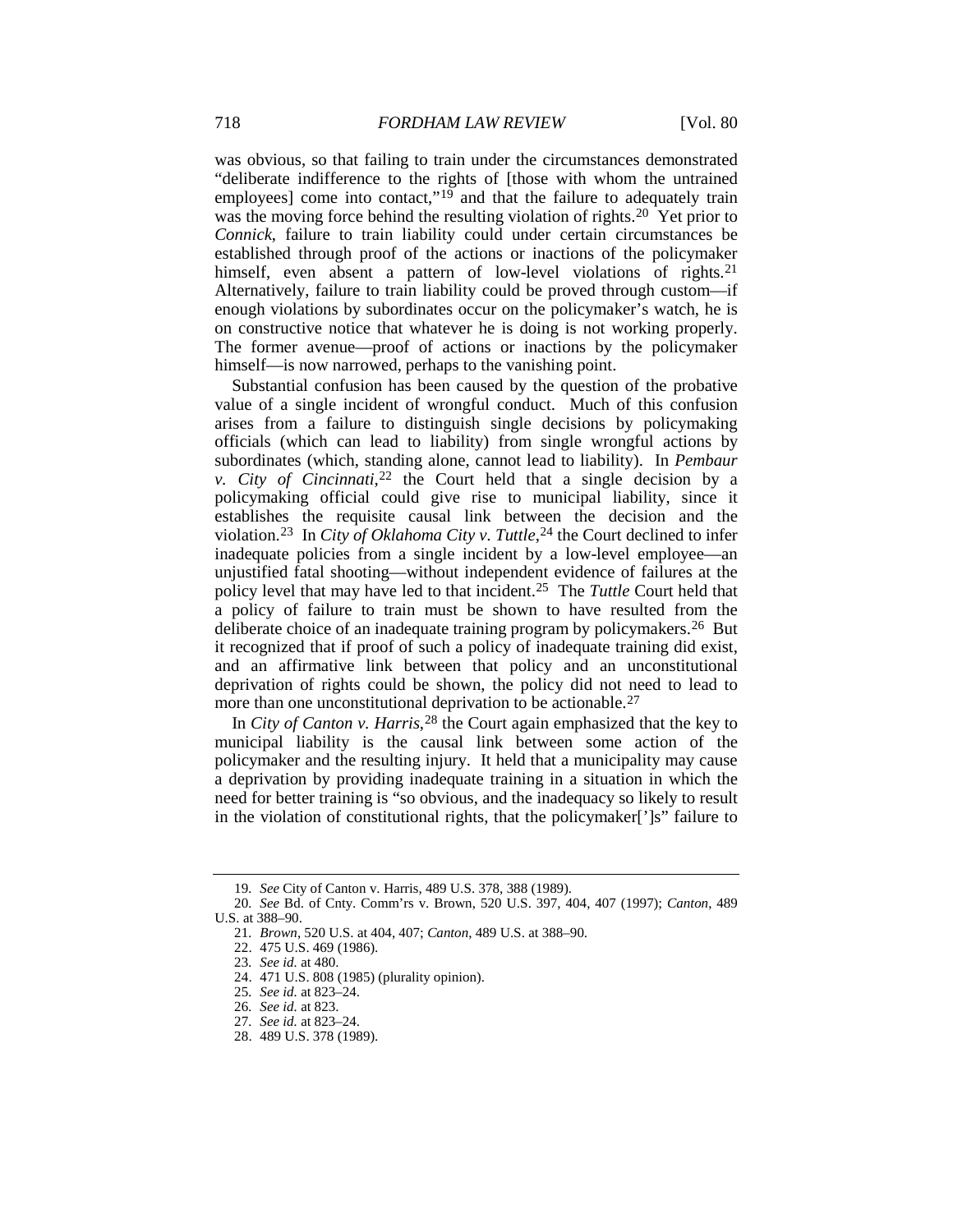provide that training amounts to deliberate indifference.[29](#page-5-0) In a footnote, it provided an example of such a situation: a police department that arms its officers and then fails to train them on the constitutional limits on their use of deadly force when apprehending fleeing felons.[30](#page-5-1) *Canton*, like *Tuttle*, made it clear that had there been independent proof of a failure to train of the sort that was likely to lead to the deprivation at issue, the fact that only one such deprivation resulted would not prevent a finding of municipal liability.

In sum, municipal liability for failure to train could, prior to *Connick*, be established in two ways: either through evidence that the policymaker had a policy of failure to train, or through evidence of a pattern of violations by subordinates, from which it could be inferred that the policymaker should have known of the need for more effective training. Before *Connick*, it had never been the rule that a policymaking official was allowed a few "free" violations, or even one free violation, before he could be held liable. The Court recognized that in some cases a failure to provide such training could establish the policymaker's deliberate indifference even if it led to only a single claim of constitutional harm, as in the fleeing felon situation described in *Canton*. [31](#page-5-2)

# *B. Failure to Train Liability Based on Policy, Not Custom*

Connick argued that a *Brady* violation is not akin to the fleeing felon situation described in *Canton*—that it is not sufficiently obvious that the failure to train prosecutors about their *Brady* obligations will lead to *Brady* violations.[32](#page-5-3) He argued that therefore municipal liability for failure to train prosecutors about their discovery responsibilities should never lie for what he called a "single incident";<sup>[33](#page-5-4)</sup> that liability cannot lie unless there is a pattern of *Brady* violations.<sup>34</sup> The Thomas majority enthusiastically embraced this argument. It held that no amount of independent proof of deliberate indifference to the need to train prosecutors about their *Brady* violations can suffice. The office can be held liable only upon proof of a pattern of constitutional violations obvious enough  $35$  to come to the policymaker's notice.[36](#page-5-7)

<sup>29</sup>*. See id.* at 390.

<sup>30</sup>*. Id.* at 390 n.10.

<sup>31</sup>*. Id.* at 390; *see also* Bd. of Cnty. Comm'rs v. Brown, 520 U.S. 397, 409 (1997).

<sup>32</sup>*.* Connick v. Thompson, 131 S. Ct. 1350, 1357–58 (2011).

<span id="page-5-4"></span><span id="page-5-3"></span><span id="page-5-2"></span><span id="page-5-1"></span><span id="page-5-0"></span><sup>33</sup>*. Id.* at 1360–61. For more on the incorrect characterization of the "single incident," see *infra* Part II.

<sup>34</sup>*. Connick*, 131 S. Ct. at 1366.

<span id="page-5-6"></span><span id="page-5-5"></span><sup>35</sup>*. See id.* at 1359–60. It does not specify how these violations would come to the policymaker's notice. This is a particularly troubling question in a situation where the harm is a failure to turn over evidence; something that by its nature is difficult to discover, particularly when no monitoring system is required to be put in place. *See* Imbler v. Pachtman, 424 U.S. 409, 443–44 (1976) (White, J., concurring).

<span id="page-5-7"></span><sup>36.</sup> The Court is on the brink of holding that except in the very narrow situation described in *Canton*—arming police without training them on deadly force—municipal policymakers are insulated from liability for failure to train until that failure can be causally linked to a pattern of unconstitutional conduct obvious enough to come to their actual or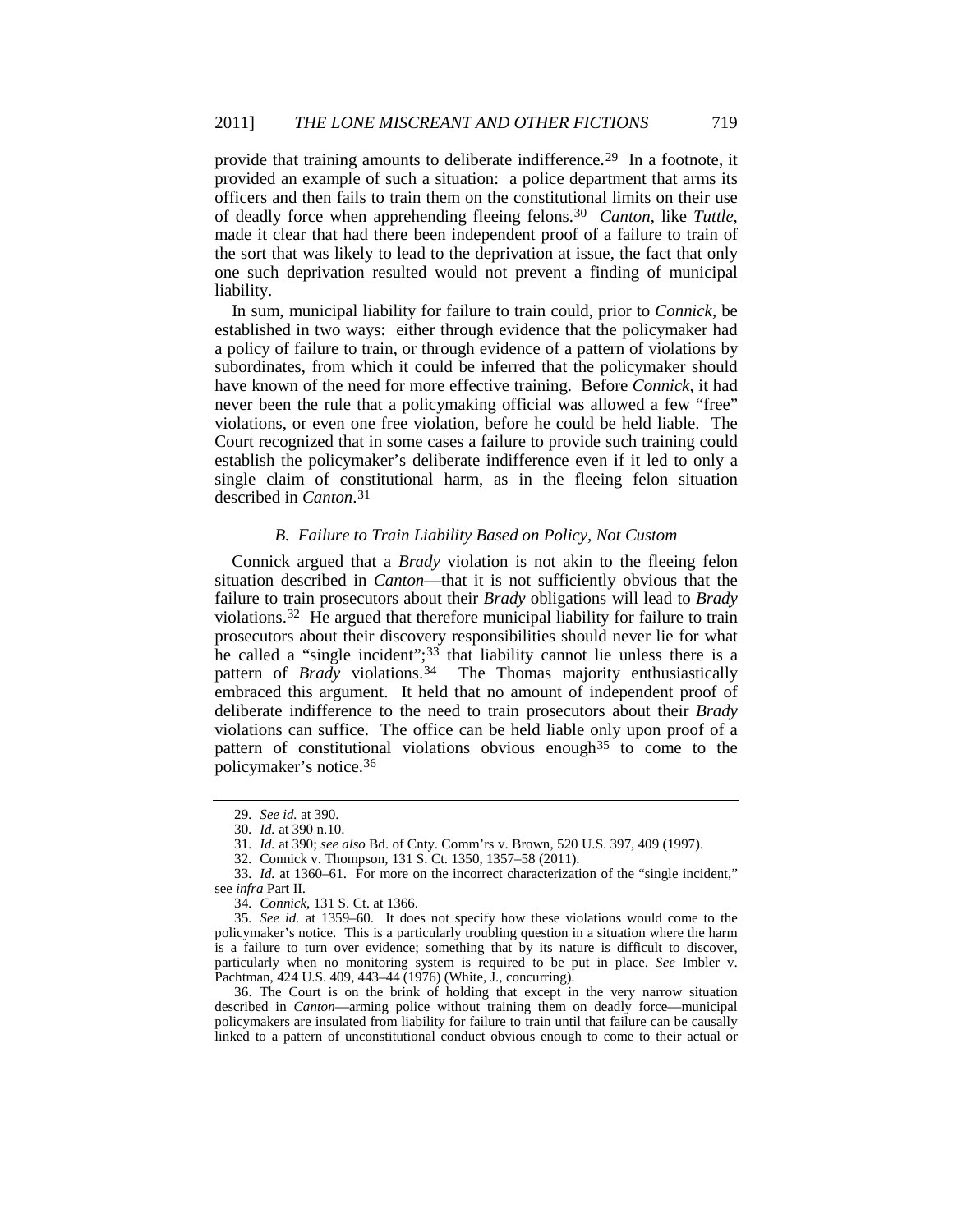In this case there was substantial independent evidence that Connick not only should have been but was in fact on notice that he was providing inadequate training on a core prosecutorial function. Essentially he provided no formal training, no formal supervision, and a clearly communicated policy of presumptive non-disclosure unless required by law, coupled with a lack of guidance, or in some cases misinformation, on what was required by law. Unsurprisingly, there was substantial evidence that this approach led to persistent "misperception and disregard of *Brady*'s disclosure requirements."[37](#page-6-0)

In dissent, Justice Ginsburg observed:

Unquestionably, a municipality that leaves police officers untrained in constitutional limits on the use of deadly weapons places lives in jeopardy. But as this case so vividly shows, a municipality that empowers prosecutors to press for a death sentence without ensuring that those prosecutors know and honor *Brady* rights may be no less "deliberately indifferent" to the risk to innocent lives.<sup>[38](#page-6-1)</sup>

#### <span id="page-6-5"></span>II. THE LONE MISCREANT RIDES AGAIN: CRAFTING A "SINGLE INCIDENT" NARRATIVE

[T]here weren't four instances. There was one Brady violation that possibly could have involved one to four prosecutors.[39](#page-6-2)

The *Connick* opinion holds that a district attorney's office may not be held liable under § 1983 for failure to train its prosecutors based on a single *Brady* violation.<sup>[40](#page-6-3)</sup> It is important to take a step back at this juncture and ask: in what sense is this series of acts by at least five prosecutors $41$  over a period of more than eighteen years a single incident? Not in the sense that it was a rogue, unforeseeable act by a subordinate that could not fairly be

37. 131 S. Ct. at 1370 (Ginsburg, J., dissenting).

38*. Id.* at 1385 (citation omitted).

<span id="page-6-2"></span><span id="page-6-1"></span><span id="page-6-0"></span>39. Transcript of Oral Argument at 23, Connick v. Thompson, 131 S. Ct. 1350 (2011) (No. 09-571), 2010 WL 3907898, at \*23 (statement of Stuart K. Duncan, representing Connick).

40*. See Connick*, 131 S. Ct. at 1356 (majority opinion).

<span id="page-6-4"></span><span id="page-6-3"></span>41*. See id.* at 1384 (Ginsburg, J., dissenting) (noting that four prosecutors worked together on prosecuting Thompson, and a fifth was the recipient of Gerry Deegan's deathbed confession).

constructive notice. *Connick*'s reasoning that prosecutors can train and regulate themselves certainly seems to insulate prosecutors' offices from entity liability for failure to train on any constitutional violation, since the argument for the need to train assistant prosecutors on their *Brady* obligations is particularly strong. Whether the reasoning insulates entities other than prosecutors' offices from failure to train liability absent a pattern of misconduct is a more difficult issue. Arguably the opinion's reasoning relies heavily on the ability of prosecutors, as legal professionals, to train and regulate themselves. However, there is language in both the majority and concurring opinions to suggest that the *Canton* "failure to train on deadly force" example is no longer to be considered an illustration of a situation in which failure to train liability can lie based on deliberate indifference, absent a pattern of unconstitutional subordinate conduct; rather, it is now to be regarded as the sole situation in which such liability is available. *See, e.g.*, *Connick*, 131 S. Ct. at 1367 (Scalia, J., concurring) ("Were Thompson's theory the law, there would have been no need for *Canton*'s footnote to *confine* its hypothetical to the extreme circumstance of arming police officers with guns without [training] them about the . . . limitations upon shooting fleeing felons." (emphasis added)).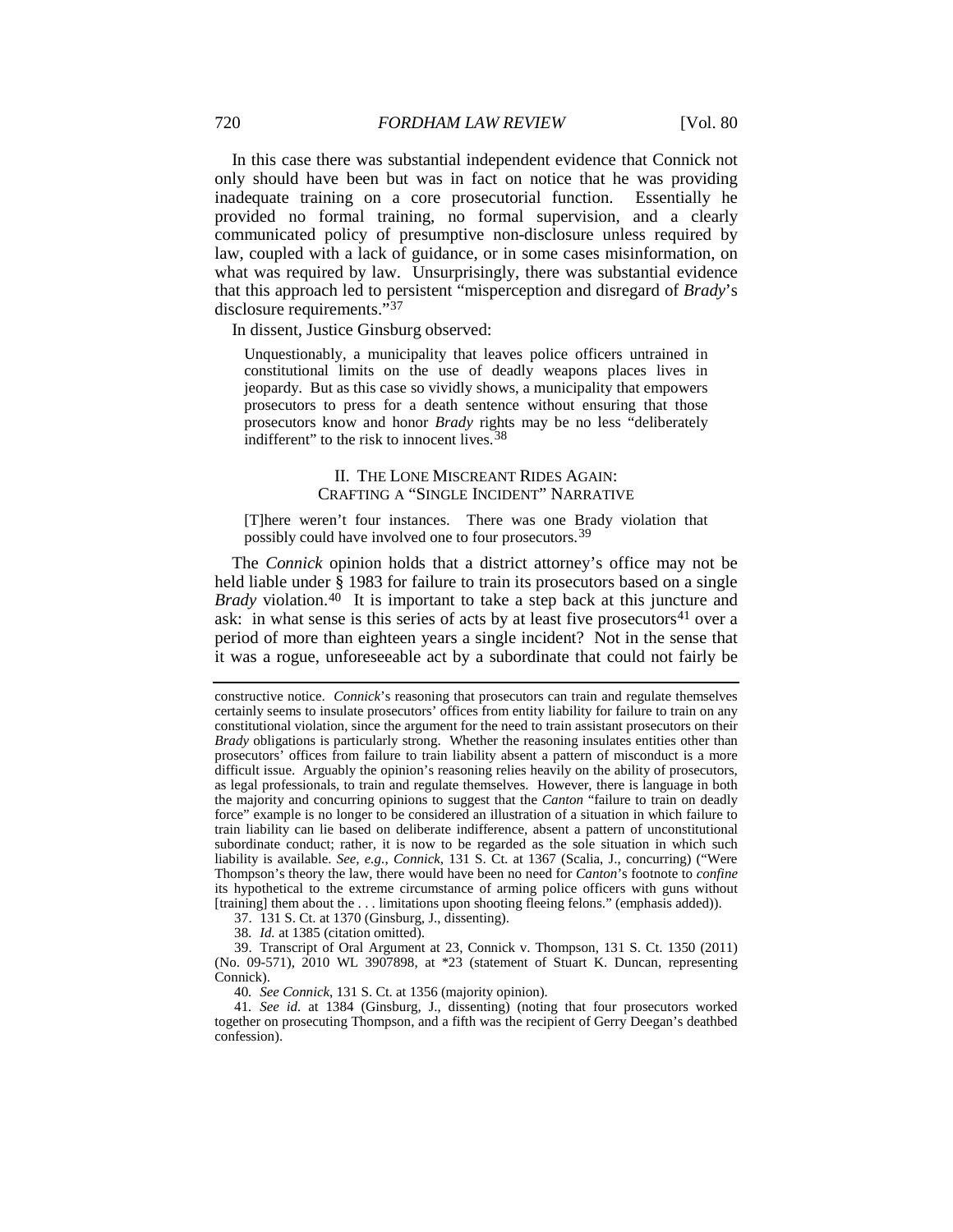ascribed to the actions of the policymaker—only in the sense that it culminated in the wrongful conviction and near execution of only a single man.

 As I have argued elsewhere, courts display a persistent tendency to portray governmental misconduct as isolated rather than as part of a larger pattern. When judges are faced with allegations of governmental misconduct, they must make choices about what factors are relevant or important, what causal links exist between various acts, and whether to categorize incidents as isolated or part of a pattern.<sup>[42](#page-7-1)</sup> Judges make these choices in light of assumptions about the underlying constitutional and statutory values at issue, and more generally, about how various types of actors ought to behave and how the world works.<sup>[43](#page-7-2)</sup>

<span id="page-7-0"></span>The story of a few bad apples in an otherwise pristine barrel is both comforting and seductive. It conforms to standard narrative conventions of good and evil actors, a focus on action rather than inaction, easy causal links, a clear moral, and a simple and satisfying dénouement. When governmental wrongdoing is at issue, the story also serves to reassure that the world is just and that the forces of crime and chaos will be reliably reined in by a benign government. The *Connick* majority and concurring opinions dramatically illustrate how judges portray wrongful conduct as the fault of one or two malevolent actors rather than as the product of systemic dysfunction.[44](#page-7-3) In an office described as having "one of the worst *Brady* records in the country,"[45](#page-7-4) one bad apple was held entirely to blame. The lone "miscreant,["46](#page-7-5) Gerry Deegan, died in 1994, and in any case would have been absolutely immune from suit under *Van de Kamp*. Thus no one is held accountable for withholding evidence that kept an innocent man in prison for eighteen years and nearly led to his wrongful execution. Moreover, in the majority's view, no systemic changes are in order. How did this egregious wrongdoing, in which several assistant prosecutors participated, in an office notorious for its discovery abuses both by the policymaker and by his subordinates, end up on the shoulders of one man, long dead? As I will describe, for the Court to place the blame solely on Deegan's shoulders and to exonerate Connick's office required it to disaggregate a complex pattern of official misconduct at every conceivable

<span id="page-7-1"></span><sup>42</sup>*. See* Susan Bandes, *Patterns of Injustice: Police Brutality in the Courts*, 47 BUFF. L. REV. 1275, 1275 (1999).

<span id="page-7-2"></span><sup>43.</sup> I have elsewhere discussed in detail many of the assumptions that underlie the courts' tendency to disaggregate governmental misconduct. These include selective empathy (in this case a strong identification with the forces of law and order), the assumption that the status quo is just and fair, fear of the chaos that will ensue if liability is available, and a preference for individual stories of motive, fault, and blame over complex stories of a series of interlocking decisions, often made in good faith. *See id.* at 1317–40; *see also* Susan Bandes, *Tracing the Pattern of No Pattern: Stories of Police Brutality*, 34 LOY. L.A. L. REV. 665 (2001).

<sup>44</sup>*. See* Bandes, *supra* not[e 42,](#page-7-0) at 1330.

<sup>45.</sup> *Connick*, 131 S. Ct. at 1384 (Ginsburg, J., dissenting).

<span id="page-7-5"></span><span id="page-7-4"></span><span id="page-7-3"></span><sup>46</sup>*. Id.* at 1368 (Scalia, J., concurring) ("The withholding of evidence in [Thompson's] case was almost certainly caused . . . by miscreant prosecutor Gerry Deegan's willful suppression of evidence he believed to be exculpatory . . . .").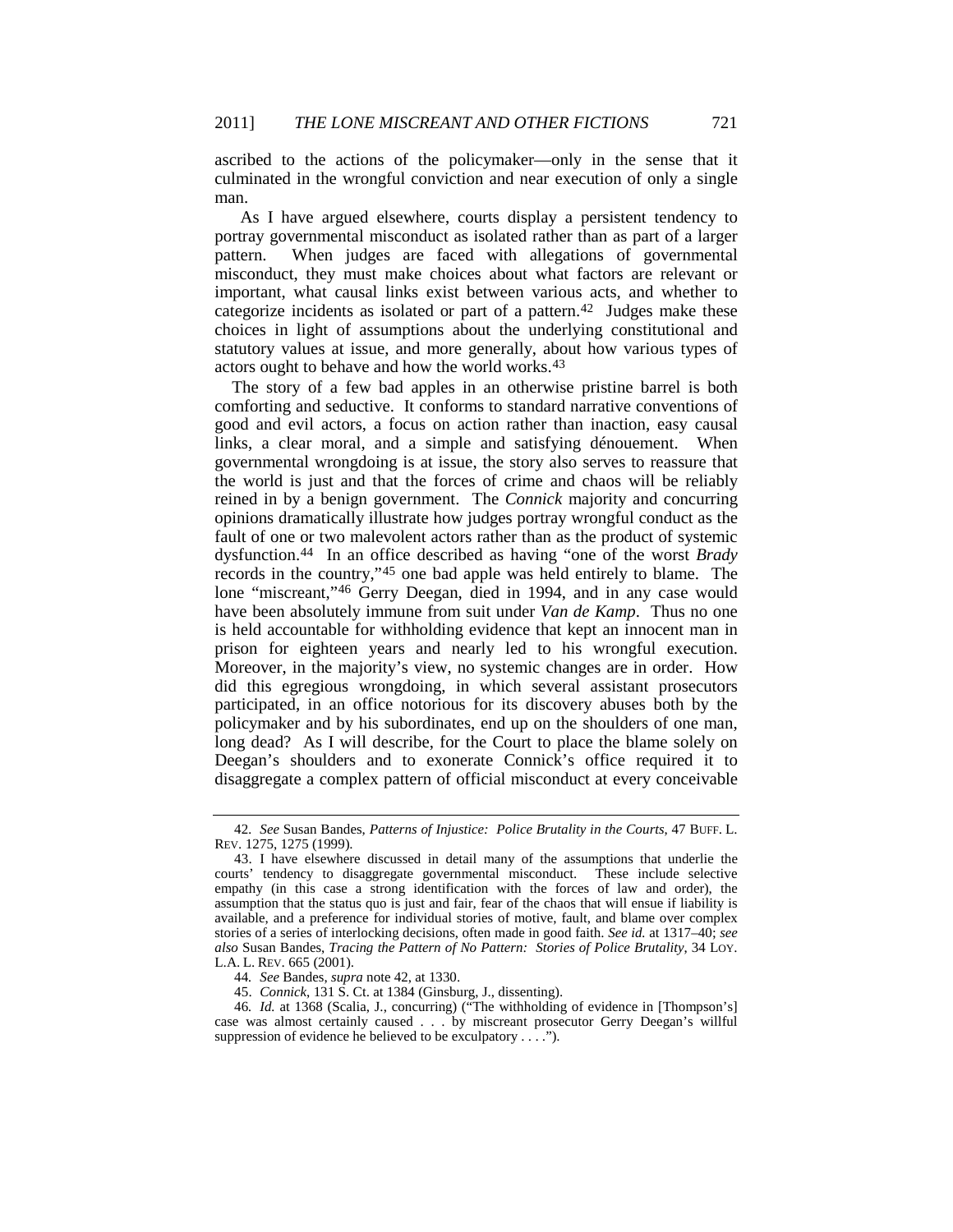juncture. Illustrating the mechanics of disaggregation in this case requires a quick overview of the facts.

# *A. Factual Background: How Thompson Was Convicted of Two Felonies He Did Not Commit*

Thompson was convicted of two separate crimes he did not commit: both an armed robbery and a murder.<sup>47</sup> He served eighteen years in prison, fourteen of them on death row, and narrowly escaped execution. As discussed earlier, four assistant prosecutors worked together on the Thompson prosecutions and deliberately withheld and concealed blood evidence that would have exonerated Thompson in his armed robbery case—an undisputed violation of *Brady v. Maryland*.[48](#page-8-1) The robbery conviction led, by design, to Thompson's inability to take the stand in his own defense in the murder case, allowing the actual perpetrator's testimony to stand uncontradicted. The office had deliberately tried Thompson first for the robbery, though it occurred after the murder, in order to disable him from testifying. The armed robbery also provided the statutory aggravating factor that made the murder death-eligible and ultimately put Thompson on death row. The prosecution argued in closing at Thompson's murder trial that "[b]ecause [he] was already serving a near-life sentence for attempted armed robbery . . . the only way to punish him for murder was to execute him."<sup>[49](#page-8-2)</sup> Thompson was sentenced to death.<sup>[50](#page-8-3)</sup>

Over the eighteen years that Thompson was imprisoned, the D.A.'s office never turned over the *Brady* material. As discussed above, it was ultimately discovered by one of Thompson's own investigators less than a month before Thompson was to be executed. After this fortuitous discovery, it came to light that in 1994, nine years after Thompson's trial and five years before his execution date, A.D.A. Gerry Deegan had confessed on his deathbed to another A.D.A., Michael Riehlmann, that he had (according to Riehlmann's later report) intentionally withheld the blood evidence. Riehlmann kept this knowledge to himself until the blood evidence was uncovered by Thompson's investigator in 1999.[51](#page-8-4)

Thus there is evidence that five or more attorneys had been part of the failure to turn over evidence or had a hand in covering it up.<sup>[52](#page-8-5)</sup> The D.A.'s office vacated the robbery conviction in light of the exposure of the exculpatory blood evidence, but chose, after Thompson's murder conviction was reversed, to retry him on the murder charge. In Thompson's retrial not only did he testify in his own defense, he gained access to

<sup>47</sup>*. Id.* at 1355 (majority opinion).

<span id="page-8-2"></span><span id="page-8-1"></span><span id="page-8-0"></span><sup>48</sup>*. But see id.* at 1368–69 (Scalia, J., concurring) (arguing that prosecutors had no duty to turn over blood evidence because they did not know—having determined that they would not inquire into—the suspect's blood type). Justice Ginsburg in dissent refers to this as a "'don't ask, don't tell' view of a prosecutor's *Brady* obligations [that] garners no support from precedent." *Id.* at 1373 n.6 (Ginsburg, J., dissenting).

<span id="page-8-4"></span><span id="page-8-3"></span><sup>49</sup>*. Id.* at 1374 (Ginsburg, J., dissenting).

<sup>50</sup>*. Id.*

<sup>51</sup>*. See id.* at 1374–75.

<span id="page-8-5"></span><sup>52</sup>*. See id.* at 1384.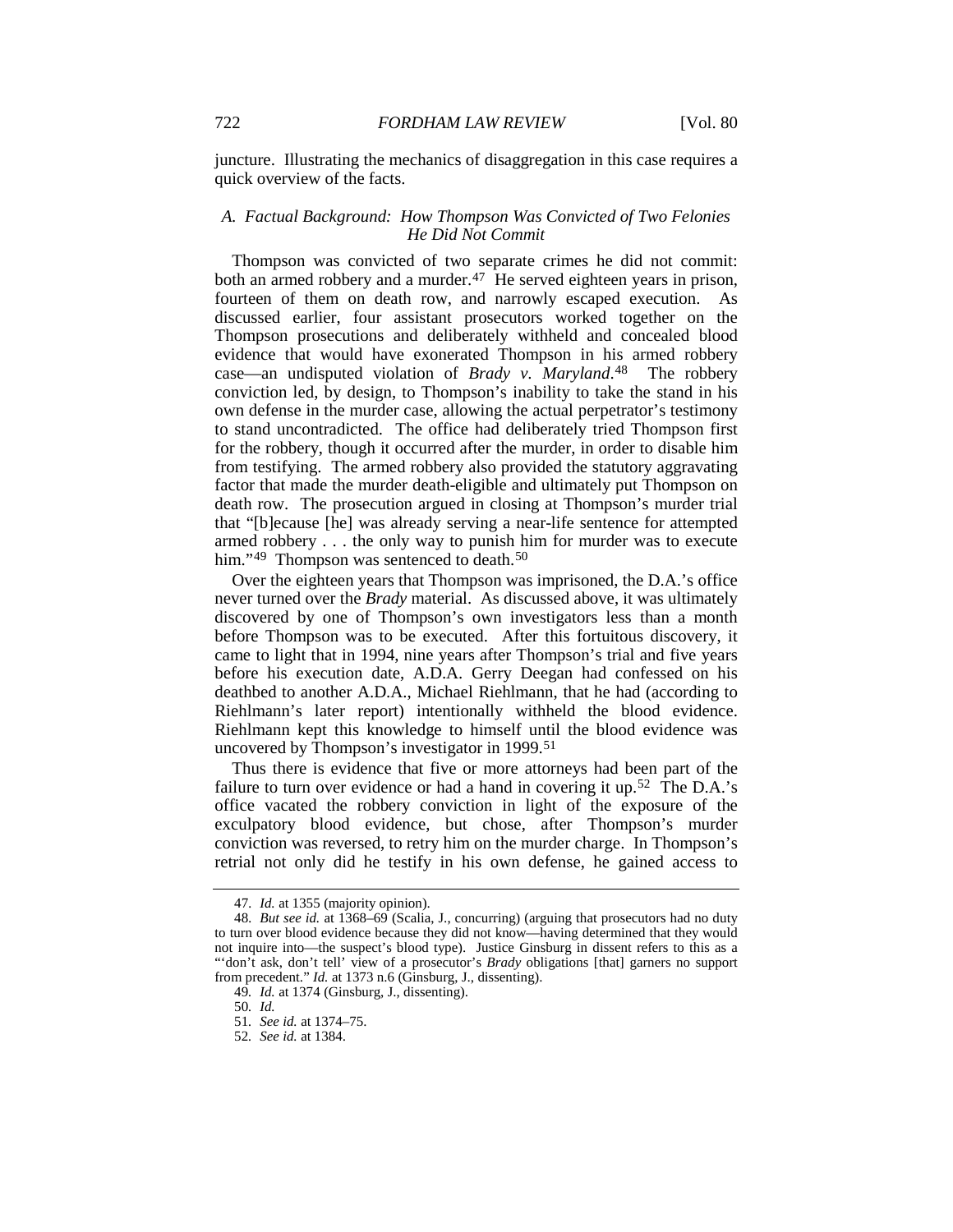thirteen pieces of evidence that Connick's office had failed to turn over during his first trial, including information that an eyewitness had received a monetary award, and a police report in which the main eyewitness had given a description inconsistent with his trial testimony, both essential tools for impeaching crucial inculpatory testimony.[53](#page-9-0) At retrial the jury acquitted Thompson in thirty-five minutes.[54](#page-9-1) In his subsequent § 1983 suit, a jury found that Connick's failure to train his assistants about their *Brady* obligations caused the deprivation of Thompson's rights. It awarded Thompson \$14 million, a verdict upheld by the Fifth Circuit and left in place by an evenly divided en banc court.[55](#page-9-2) *Connick v. Thompson* overturned that award,<sup>[56](#page-9-3)</sup> leaving Thompson with no remedy for his constitutional injury.

# *B. The Question of Actual or Constructive Notice that Brady Training Was Necessary*

The operative question is whether Connick should have been on notice that his office had a problem with *Brady* training and compliance that was likely to lead to *Brady* violations if unaddressed. To find that no such constructive notice existed, the Court portrayed a complex and persistent pattern of misconduct not merely as a series of isolated, disconnected acts of misconduct, but as a single act of misconduct. First, the Court implied that only prior judicial reversals on *Brady* grounds can provide notice of prior noncompliance with *Brady*.[57](#page-9-4) It cited no authority and no rationale for confining itself to judicial reversals while ignoring multiple other avenues for discovering office non-compliance or the need for training of subordinates. Demanding judicial reversals sets a bar that is not only unprecedented but onerously high in *Brady* cases. Even when prosecutors are caught hiding evidence, courts will reverse a conviction only if the evidence was so strong that its disclosure would have created a reasonable probability of a different verdict, "[a]nd catching prosecutors who have engaged in such deception can be extremely difficult."[58](#page-9-5) The *Chicago* 

<span id="page-9-1"></span><span id="page-9-0"></span><sup>53</sup>*. See* Thompson v. Connick, 553 F.3d 836, 845–46 (5th Cir. 2008), *vacated*, 578 F.3d 293 (5th Cir. 2009) (en banc), *rev'd*, 131 S. Ct. 1350 (2011); *see also Connick*, 131 S. Ct. at 1374–76, 1376 n.10 (Ginsburg, J., dissenting).

<span id="page-9-6"></span><sup>54</sup>*. See Connick*, 131 S. Ct. at 1376.

<sup>55</sup>*. Id.* at 1355–56 (majority opinion).

<sup>56</sup>*. Id.* at 1356.

<sup>57</sup>*. See id.* at 1360.

<span id="page-9-5"></span><span id="page-9-4"></span><span id="page-9-3"></span><span id="page-9-2"></span><sup>58.</sup> Ken Armstrong & Maurice Possley, *The Verdict: Dishonor*, CHI. TRIB., Jan. 10, 1999, at C1 [hereinafter Armstrong & Possley, *The Verdict*]; *see also* Robert P. Mosteller, *Failures of the Prosecutor's Duty to "Do Justice" in Extraordinary and Ordinary Miscarriages of Justice*, *in* THE PROSECUTOR IN TRANSNATIONAL PERSPECTIVE (Erik Luna & Marianne Wade eds.) (forthcoming 2011) (manuscript at 13) (on file with the Fordham Law Review) ("[W]ithout broad disclosure requirements, the extent of injustice will remain hidden, unaddressed, and without correction."). *See generally* Ken Armstrong & Maurice Possley, *Trial & Error: How Prosecutors Sacrifice Justice to Win* (pts. 1–5), CHI. TRIB., Jan. 10–14, 1999, at C1 [hereinafter Armstrong & Possley, *Trial & Error*]. As one amicus brief points out, the barriers to discovery would be even higher in situations where an inmate who suspected a *Brady* violation was unrepresented by counsel. Brief of Amicus Curiae the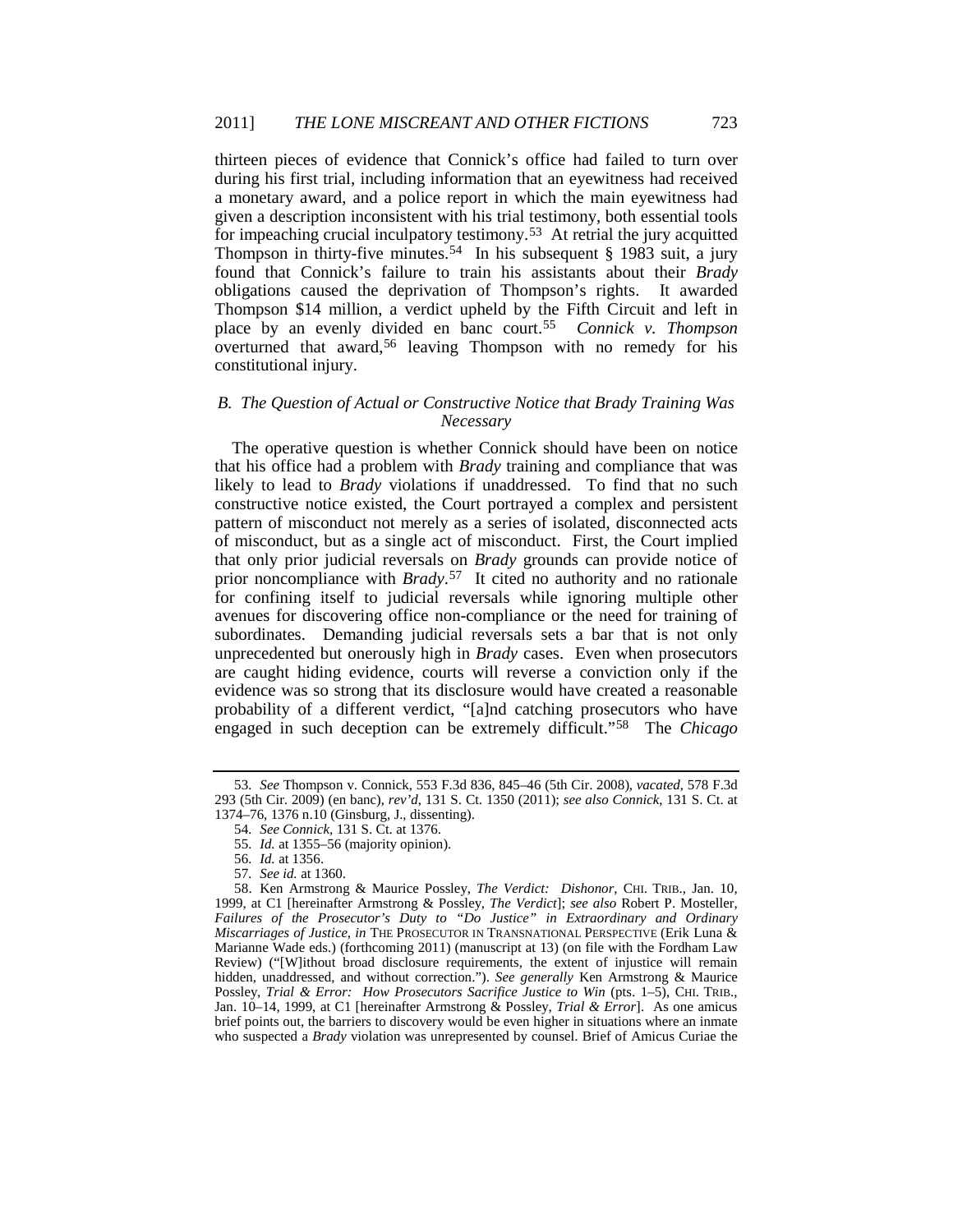*Tribune* described a number of cases in which evidence came to light years after a conviction, and by happenstance. In one such case, "evidence undermining the state's case surfaced only after being stolen from a prosecutor's office by a man dating the prosecutor's secretary."[59](#page-10-0) The wrongly convicted man had at that point served twenty-one years in prison.<sup>60</sup> "Evidence has surfaced in other cases only after a judge directed the U.S. marshal to seize the prosecutors' documents, or because newspapers sued under the Freedom of Information Act, or because of anonymous tips, conversations accidentally overheard or papers spied in a prosecutor's hand."[61](#page-10-2)

#### *C. Prior* Brady *Violations in Connick's Office*

In Connick's office, there were multiple other warnings that the office was out of compliance in ways that were leading to predictable *Brady* violations—warnings and condemnations that it received and ignored repeatedly.[62](#page-10-3) But even by the Court's own measure, there were significant warnings. By the time of Thompson's trial in 1994, Connick's eleven-year regime had already led to four other judicial reversals on *Brady* grounds four other cases in which the failure to turn over *Brady* evidence came to light and was serious enough to warrant reversal.<sup>[63](#page-10-4)</sup>

But the Court proceeded to set the bar higher still, rejecting the significance of these four reversals because they involved the failure to turn over different types of evidence—for example, an arrest report rather than a crime lab report; a report about a weapon rather than blood evidence. Yet this distinction based on types of evidence rather than the scope of obligations does not track the usual categories of *Brady* training, <sup>[64](#page-10-5)</sup> or

63*. See Connick*, 131 S. Ct. at 1360 (majority opinion).

<span id="page-10-5"></span><span id="page-10-4"></span>64*. See, e.g.*, R.C. PHILLIPS, SAN DIEGO CNTY. SHERIFF'S DEP'T, BRADY TRAINING BULLETIN, *available at* http://www.sdsheriff.net/legalupdates/docs/bradytrainingbulletin.pdf (setting forth *Brady* obligations by categories of favorable evidence included in *Brady*, such as "[e]vidence directly opposing guilt," "[e]vidence indirectly opposing guilt," "[e]vidence

<span id="page-10-0"></span>National Ass'n of Criminal Defense Lawyers in Support of Respondent at 25–28, Connick v. Thompson, 131 S. Ct. 1350 (2011) (No. 09-571), 2010 WL 3198842, at \*25–28.

<sup>59.</sup> Armstrong & Possley, *The Verdict*, *supra* not[e 58,](#page-9-6) at C1.

<sup>60</sup>*. Id.*

<sup>61</sup>*. Id.*

<span id="page-10-3"></span><span id="page-10-2"></span><span id="page-10-1"></span><sup>62</sup>*. See, e.g.*, *id.* (noting that Connick's office was condemned repeatedly for withholding evidence, and detailing specific warnings to the office to change its behavior in this regard); *see also Connick*, 131 S. Ct. at 1382 (Ginsburg, J., dissenting) (noting that after the Supreme Court decision in *Kyles v. Whitley*, 514 U.S. 419 (1995), which featured many instances of the State of Louisiana's failure to discover exculpatory evidence, Connick stated that he saw no need to make any changes); *id.* at 1375 (describing Connick's decision to abort grand jury proceedings against the prosecutors who had withheld the lab report in Thompson's case after one day because the grand jury "w[ould] make [his] job more difficult"); *id.* at 1387 (noting that Connick himself had previously been indicted for suppression of evidence); Brief of the Innocence Network as Amicus Curiae in Support of Respondent at 25, Connick v. Thompson, 131 S. Ct. 1350 (2011) (No. 09-571), 2010 WL 3232485, at \*25 (stating that of the thirty-six capital convictions during Connick's tenure, more than half of those convicted subsequently asserted that Connick's office withheld *Brady* material; courts found that evidence had been improperly withheld in nine of those nineteen cases).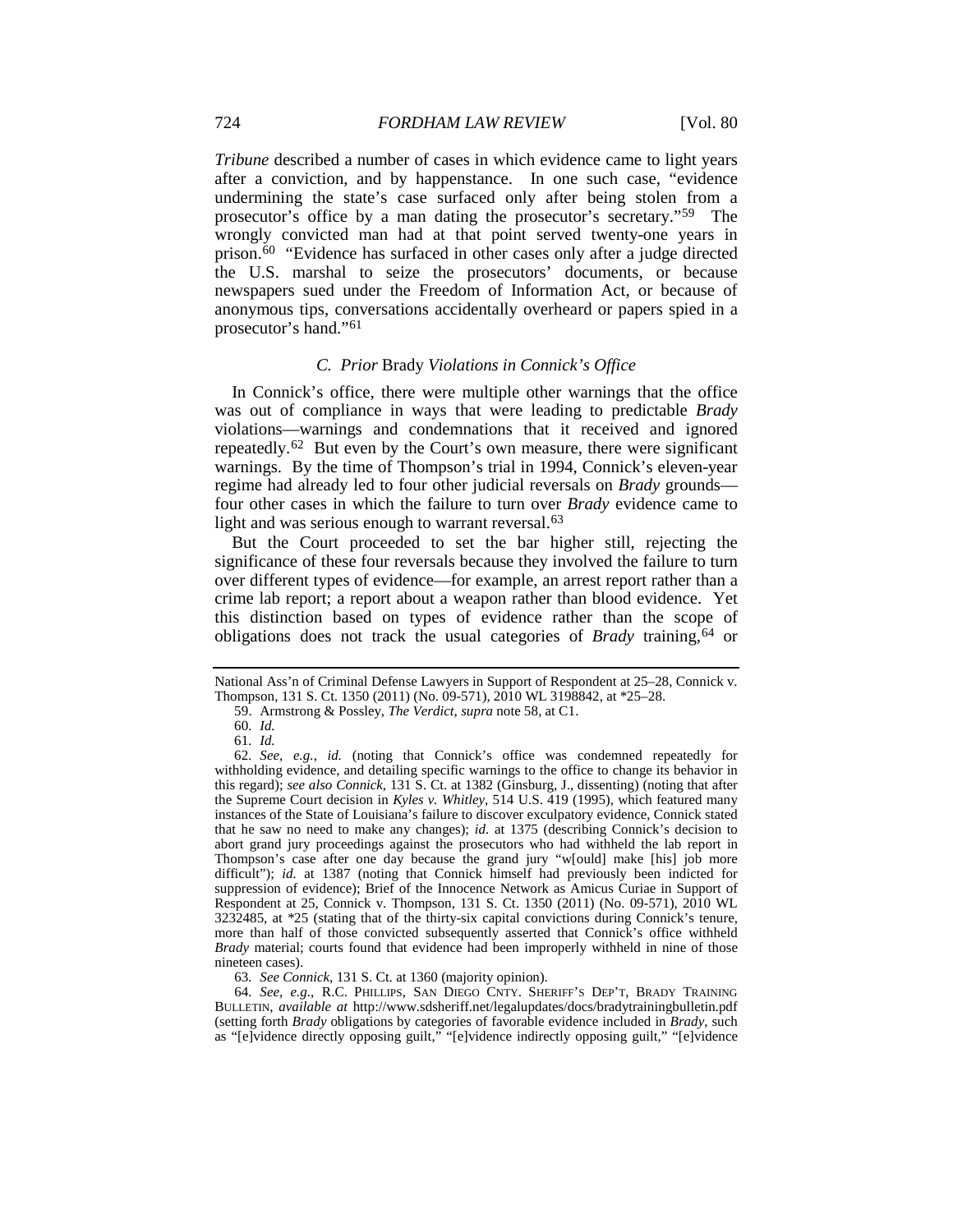address the sorts of misconceptions about *Brady* that generally arise<sup>65</sup> or that are at issue in this case.<sup>[66](#page-11-1)</sup>

#### *D. Violation of Thompson's Rights: A Group Effort*

The majority and concurrence applied a similar methodology to the series of decisions by several prosecutors in regard to this particular case: the decisions of the attorneys who tried the case to withhold *Brady* evidence and to deliberately avoid mentioning that evidence at trial, and the decision of Riehlmann to keep quiet after hearing a deathbed confession regarding Thompson, even as Thompson sat on death row facing imminent execution. That several prosecutors not only failed to turn over the evidence, but also covered up the failure to do so, suggests an office culture that breeds noncompliance with *Brady*. Justice Thomas pared all this information down to a single incident, insufficient to provide notice to the policymaker, through several methods of disaggregation. He dismissed every action subsequent to the initial failure to turn over the evidence—in other words the entire cover-up that kept Thompson locked up for eighteen years—as "contemporaneous or subsequent conduct [that] cannot establish a pattern" because it provided no notice to the entity and no opportunity for the entity to conform to constitutional dictates.[67](#page-11-2) But of course Thompson did not complain only about his initial conviction. He complained about the entire course of conduct that kept him imprisoned for eighteen years, on death row for fourteen, and facing execution dates on five occasions. As Justice Ginsburg said, the prosecutors hid material they were constitutionally obligated to turn over, not only before or during the trial, but well after it. They did so "despite multiple opportunities, spanning nearly two decades, to set the record straight.["68](#page-11-3)

The Court dismissed the four previous *Brady* violations during Connick's tenure (which included a high profile Supreme Court reversal of the work of Jim Williams, also one of the prosecutors in this case).<sup>[69](#page-11-4)</sup> The Court held

<span id="page-11-2"></span>67*. See id.* at 1360 n.7 (majority opinion) (citing *City of Canton v. Harris*, 489 U.S. 378, 395 (1989) (O'Connor, J., concurring in part and dissenting in part)).

<span id="page-11-4"></span><span id="page-11-3"></span>69*.* In *Kyles v. Whitley*, 514 U.S. 419 (1995), the Supreme Court reversed a capital murder conviction because of the failure of Connick's office to comply with *Brady*. *See also* Respondent's Brief on the Merits at 9, Connick v. Thompson, 131 S. Ct. 1350 (2011) (No.

supporting defense testimony," "[e]vidence supporting a defense motion that would weaken the prosecution's case," and "[e]vidence impeaching a prosecution witness's credibility," rather than by type of document (crime lab report) or type of evidence (blood evidence)).

<span id="page-11-0"></span><sup>65</sup>*. See, e.g.*, Brief of Amicus Curiae the National Ass'n of Criminal Defense Lawyers in Support of Respondent, *supra* note [58,](#page-9-6) at 21–22 (detailing recurrent issues that include whether impeachment evidence is exculpatory, whether evidence must be disclosed, whether evidence that is not exculpatory by itself but might exonerate the defendant if combined with other evidence known by defense or ascertainable by the prosecution must be disclosed, how materiality is measured, and whether materiality is judged cumulatively or based on each individual piece of evidence).

<span id="page-11-1"></span><sup>66.</sup> For example, there was confusion in the office about whether evidence impeaching credibility was governed by *Brady*, and in addition Connick himself incorrectly believed that inadvertent conduct is excusable under *Brady*. *See Connick*, 131 S. Ct. at 1375 (Ginsburg, J., dissenting).

<sup>68</sup>*. Id.* at 1370 (Ginsburg, J., dissenting).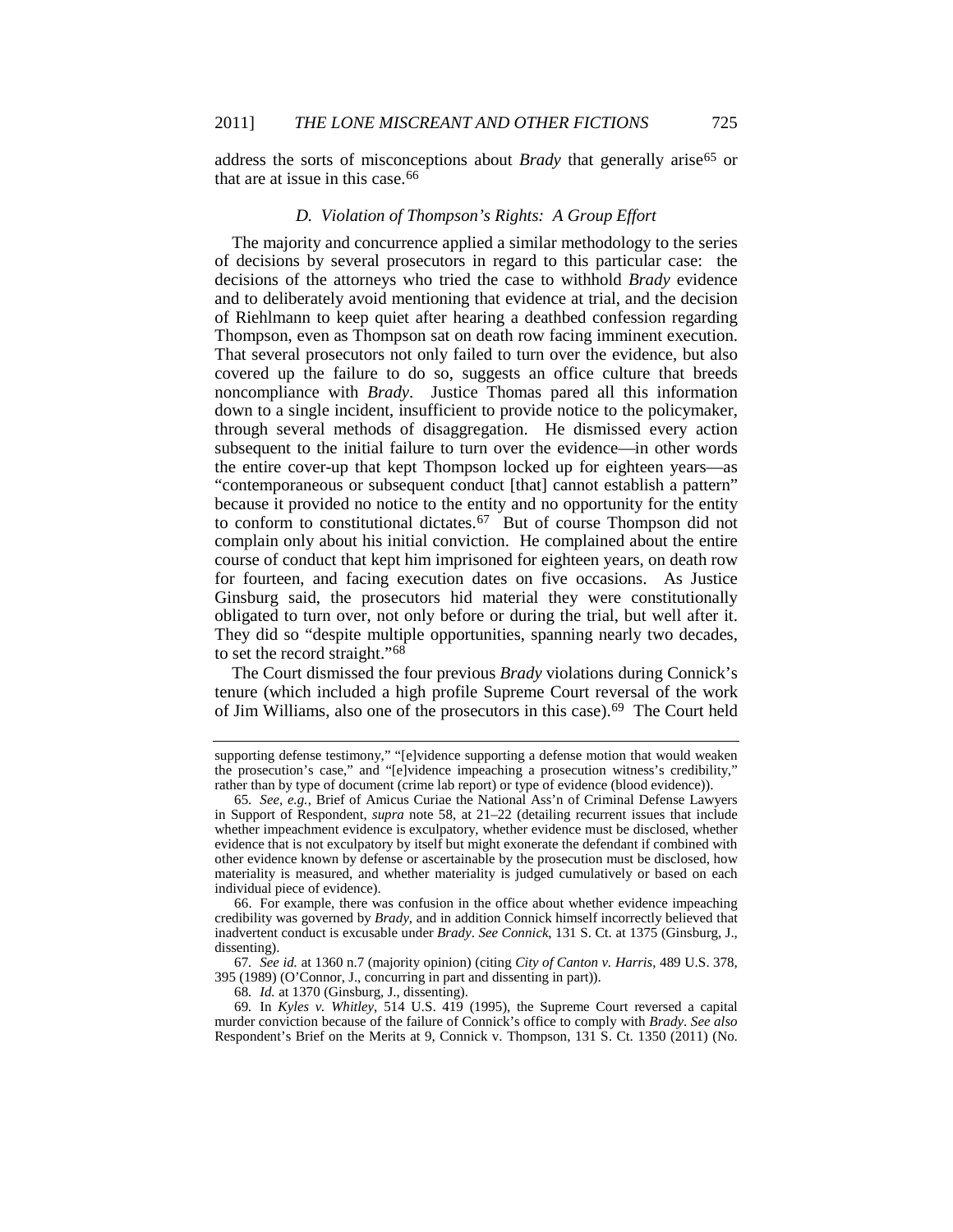that any pattern of violations must be a pattern of failure to train about this particular type of *Brady* evidence, or about "the specific scenario related to the violation in his case."[70](#page-12-0) It dismissed as irrelevant the failure to turn over, prior to Thompson's murder trial, thirteen additional pieces of evidence—evidence which, once in his possession, helped Thompson win an acquittal at his murder retrial.<sup>71</sup> It classified those thirteen pieces of evidence as irrelevant because there was no explicit finding that the evidence was *Brady* material.[72](#page-12-2) These are, in the light most favorable to the majority, interpretive choices that skew relentlessly in one direction.

# *E. How the Court Contrived to Turn a Blind Eye to the Office's Culture of Indifference*

But the final and most devastating choice lies buried in a footnote and is hard to defend under any interpretive criteria. In this footnote the Court explained its refusal to consider the argument that Connick created a culture of indifference in the District Attorney's Office, stating, "This argument is essentially an assertion that Connick's office had an unconstitutional policy or custom. The jury rejected this claim, and Thompson does not challenge that finding."[73](#page-12-3) The majority's assertion is a serious misstatement of both the record and the law.[74](#page-12-4) As the Court has consistently held from *Monell* onward, there are only two avenues for finding municipal liability—a policy emanating from the policymaker, which includes a policy of failure to train, or a custom shown by a pattern of subordinate misconduct. The jury found that the entity had no *explicit* policy on *Brady* compliance, but it found that Connick's office had a *policy* of failure to adequately train, within the meaning of the governing precedents, *Canton v. Harris* and *Bryan County v. Brown*.[75](#page-12-5) Thus there is no defensible argument for excluding evidence that Connick's office created a culture of indifference a culture that created and illustrated the need for training and supervision.

<span id="page-12-5"></span>75*. See, e.g.*, Canton v. Harris, 489 U.S. 378, 390 (1989) ("Only where a failure to train reflects a 'deliberate' or 'conscious' choice by a municipality—a 'policy' as defined by our prior cases—can a city be liable for such a failure under § 1983.").

<sup>09-571), 2010</sup> WL 3167311, at \*9 ("Ironically, *Kyles* concerned the conduct of Jim Williams, the very same prosecutor who played a leading role in both of Thompson's convictions.").

<sup>70</sup>*. Connick*, 131 S. Ct. at 1355 (majority opinion).

<sup>71</sup>*. See id.* at 1364 n.11.

<span id="page-12-2"></span><span id="page-12-1"></span><span id="page-12-0"></span><sup>72</sup>*. See id. But see id.* at 1377 n.11 (Ginsburg, J., dissenting) (explaining the lack of an explicit finding that failure to turn over these additional pieces of evidence violated *Brady*).

<sup>73</sup>*. Id.* at 1364 n.10 (majority opinion).

<span id="page-12-4"></span><span id="page-12-3"></span><sup>74.</sup> The instructions permitted the jury to find a policy on two separate grounds, either as an "official policy," or alternatively through a failure, "through deliberate indifference, to establish policies and procedures to protect one accused of a crime from these constitutional violations[.]" Thompson v. Connick, 553 F.3d 836, 847 (5th Cir. 2008), *vacated,* 578 F.3d 293 (5th Cir. 2009) (en banc), *rev'd,* 131 S. Ct. 1350 (2011). The first ground appears to ask the jury to find an explicit policy, and the Fifth Circuit assumed that this is how the jury interpreted it. *See Thompson*, 553 F.3d at 851.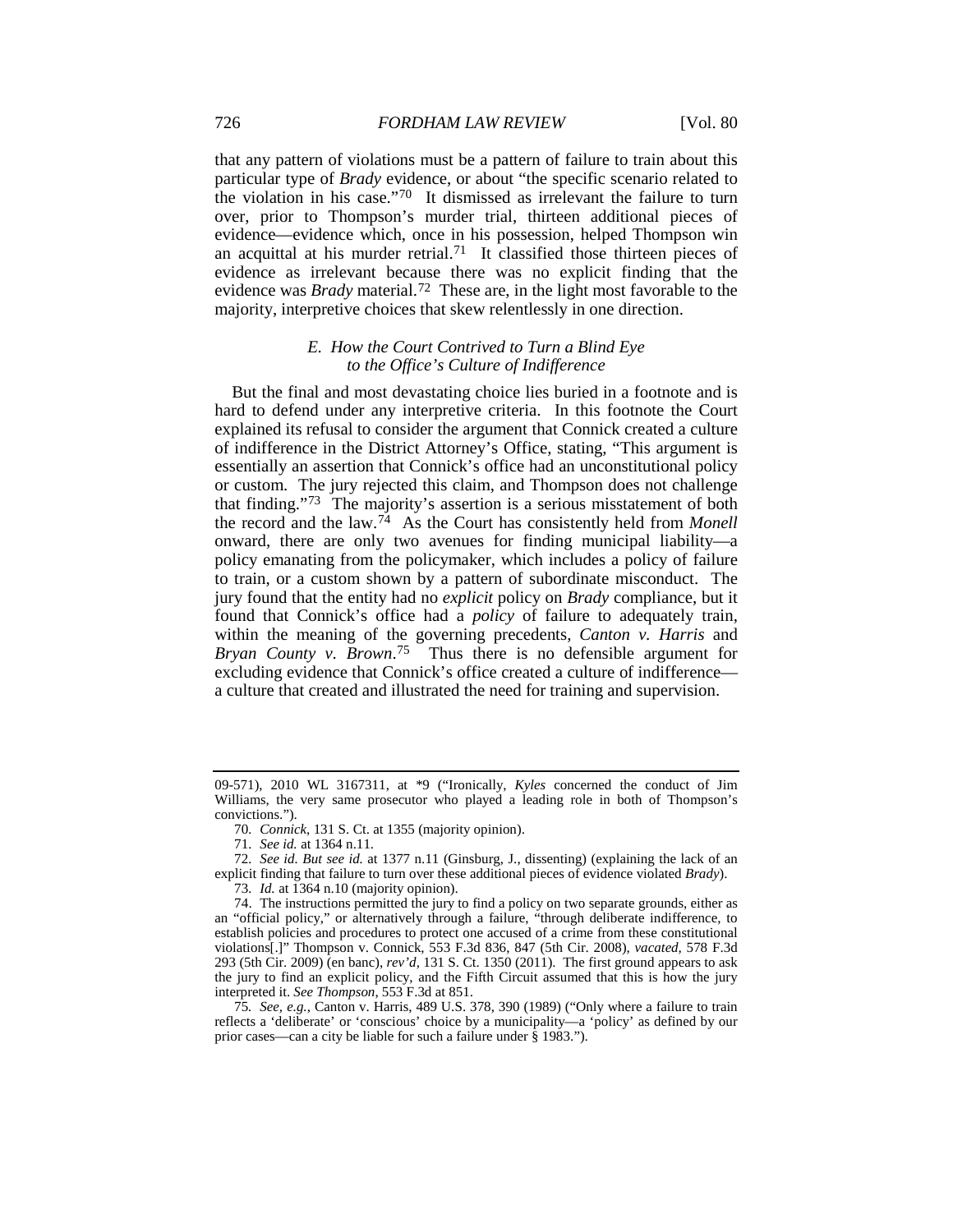#### III. ERASING THE ENTITY: THE MYTH OF THE SELF-TRAINING, SELF-REGULATING PROSECUTOR

The *Connick* Court atomized not only the prosecutorial misconduct at issue but also the prosecutor's office as an entity. In the office depicted in the majority and concurring opinions, each assistant prosecutor is an island entire unto himself[.76](#page-13-0) The Court ascribed each incident of misconduct solely to the individual, and assumed that each prosecutor is responsible for his own training and regulation. It repeatedly erased and ignored the dynamics of the governmental entity and the role of the entity in setting, communicating, and enforcing standards of conduct. The *Connick* opinion rejected the need for prosecutorial training based on assumptions about the ability of assistant prosecutors to train themselves in the law and adhere to ethical rules—assumptions that are most generously described as wishful thinking.

The Court's faith in the self-regulating prosecutor is contradicted by ample evidence of prosecutorial misconduct, some of it willful, but much of it unintentional. [77](#page-13-1) Moreover, the Court's portrayal of the prosecutor as an autonomous, self-directing agent ignores the substantial and growing body of knowledge about how bureaucratic structure influences ethical decision making.[78](#page-13-2) This body of knowledge, coupled with a rich literature about the particular ethical challenges of the prosecutor's office and how they are best addressed, illuminates the tremendous importance of training and the misguided nature of the Court's approach.

# *A. Misplaced Reliance on a Prosecutor's Professional Training and Ethical Obligations*

The Court holds that absent a pattern of violations, "a district attorney is entitled to rely on prosecutors' professional training and ethical obligations."[79](#page-13-3) In a vote of confidence for legal education that should strike fear in the heart of every law professor, the Court held that whereas police might need some training before they are sent out into the street with guns, prosecutors learn what they need to know in law school. Even if they do not actually learn about *Brady* in law school (and the vast majority do not, since criminal procedure is not usually a required course, and the introductory criminal procedure course does not usually cover *Brady* in any case), they obtain the tools they need to learn about *Brady* on their own, or with the help of Continuing Legal Education courses, when the time comes. And to the extent prosecutors have an ethical obligation to turn over *Brady* evidence, the Court is reassured that they, like all lawyers admitted to practice, have also satisfied character and fitness standards, that those who

<span id="page-13-0"></span><sup>76</sup>*. See* John Donne, *Meditation 17*, *in* SERMONS ON THE PSALMS AND GOSPELS 243 (Evelyn M. Simpson, ed. 1963) ("No man is an island entire of itself.").

<span id="page-13-3"></span><span id="page-13-2"></span><span id="page-13-1"></span><sup>77</sup>*. See infra* notes [96](#page-16-0)[–103](#page-18-0) and accompanying text (discussing intentional and unintentional violations).

<sup>78</sup>*. See infra* note[s 91](#page-15-0)[–103](#page-18-0) and accompanying text.

<sup>79.</sup> Connick v. Thompson, 131 S. Ct. 1350, 1363 (2011).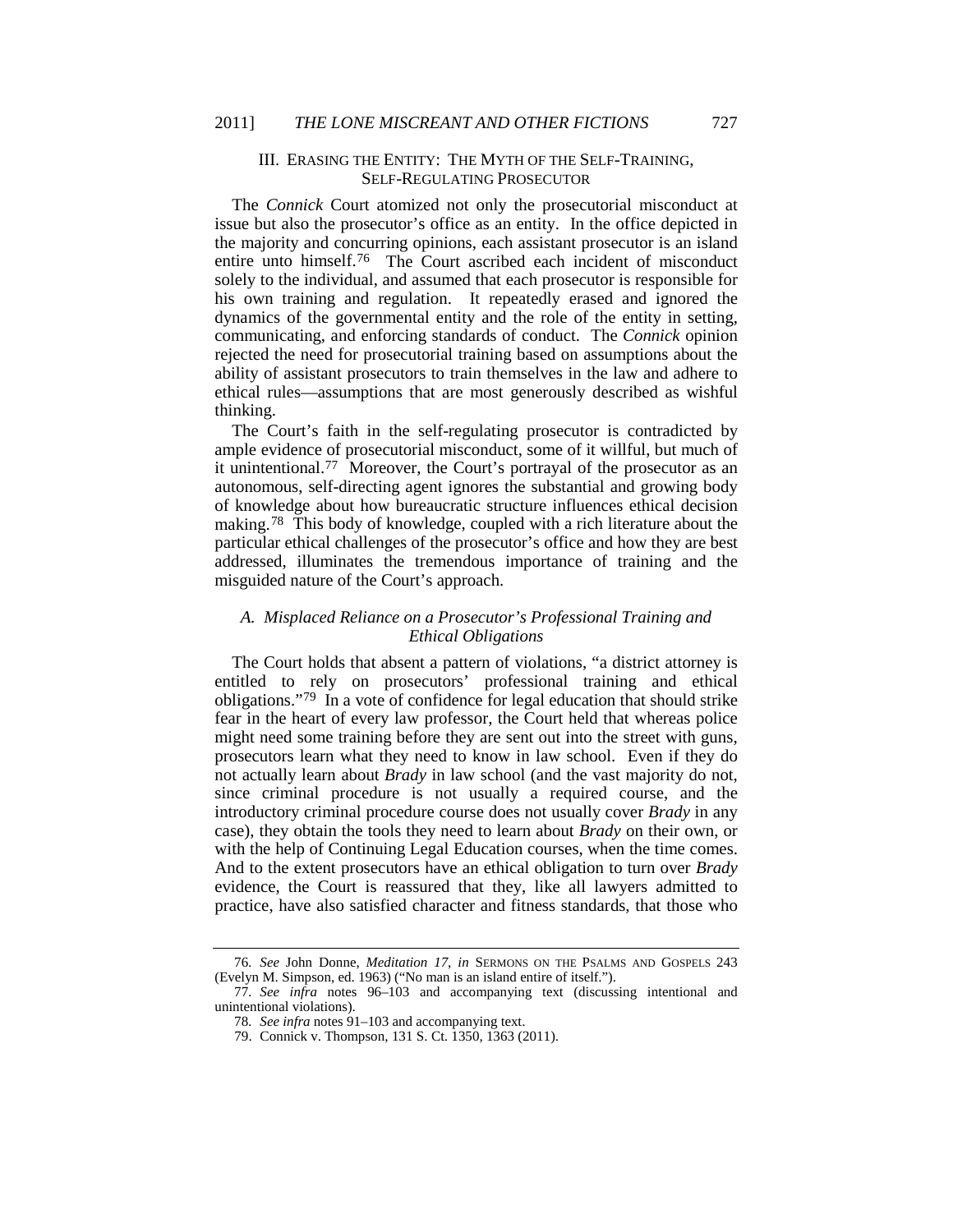violate ethics rules are subject to discipline, and that prosecutors have a special ethical obligation to do justice as well as to seek conviction.

The air of unreality that pervades the majority's descriptions of the prosecutorial function is palpable. As a foundational matter, it is bizarre to assume that a professional degree obviates the need for specialized training.[80](#page-14-1) But more specifically, there is ample evidence that the honor system the Court advocates has not proved a viable option for the training and discipline of prosecutors. It is well documented that prosecutorial misconduct, prominently including the violation of *Brady* obligations, is not only all too common, but a leading cause of wrongful convictions.<sup>81</sup> It is also well documented that discipline of prosecutors is rare almost to the vanishing point, so discipline cannot be relied upon as a deterrent to or remedy for misconduct.[82](#page-14-3)

#### <span id="page-14-6"></span><span id="page-14-0"></span>*B. Training and Institutional Dynamics*

When institutional dynamics are made part of the equation, the need for training becomes clear. Norms of ethical conduct, for prosecutors or other professionals, are not inert precepts transmitted in a vacuum. They are understood, given shape, and refined in institutional and social contexts, through both implicit and explicit means, through official choices to act and official choices to refrain from action.[83](#page-14-4) Institutions are uniquely placed to shape and guide moral intuitions—for better or for worse. They provide systematic feedback through the provision of incentives and disincentives that convey the norms of acceptable and unacceptable behavior.<sup>[84](#page-14-5)</sup> Thus it

<span id="page-14-1"></span><sup>80</sup>*. See* Brief of Amicus Curiae the National Ass'n of Criminal Defense Lawyers in Support of Respondent, *supra* note [58,](#page-9-6) at 16 (analogizing this argument to taking a general medical practitioner with no training in surgery, placing him in a clinic, and expecting him to rely on attendance at medical school, on the job training, and professional responsibility to provide competent care).

<span id="page-14-2"></span><sup>81</sup>*. See* Daniel S. Medwed, *Emotionally Charged: The Prosecutorial Charging Decision and the Innocence Revolution*, 31 CARDOZO L. REV. 2187, 2187 (2010); *see also* Chemerinsky, *supra* note [6](#page-1-8) (reporting on a recent study by the Northern California Innocence Project at Santa Clara University Law School documenting frequency of misconduct); Margaret Z. Johns, *Reconsidering Absolute Prosecutorial Immunity*, 2005 BYU L. REV. 53, 59–64 (discussing several major studies detailing frequency of prejudicial prosecutorial misconduct). *See generally* Armstrong & Possley, *Trial & Error*, *supra* note [58.](#page-9-6)

<span id="page-14-3"></span><sup>82.</sup> *See* Armstrong & Possley, *Trial & Error, supra* note [58](#page-9-6) (discussing rarity with which prosecutors are disciplined); *see also* Brief of Amicus Curiae the National Ass'n of Criminal Defense Lawyers in Support of Respondent, *supra* note [58,](#page-9-6) at 32 (citing New York and California task forces, which concluded that "prosecutorial misconduct is a substantial cause of wrongful convictions, errant prosecutors are virtually never disciplined, and the widespread lack of discipline causes such misconduct to occur"); Johns, *supra* not[e 81,](#page-14-0) at 71 (discussing the lack of safeguards against or consequences for prosecutorial misconduct). *See generally* Fred C. Zacharias, *The Professional Discipline of Prosecutors*, 79 N.C. L. REV. 721 (2001) (discussing why discipline of prosecutors is so rare).

<span id="page-14-4"></span><sup>83</sup>*. See generally* Susan Bandes, *The Negative Constitution: A Critique*, 88 MICH. L. REV. 2271 (1990) (critiquing use of action/inaction distinction in determining governmental accountability).

<span id="page-14-5"></span><sup>84.</sup> GERD GIGERENZER, GUT FEELINGS: THE INTELLIGENCE OF THE UNCONSCIOUS 197–98 (2007).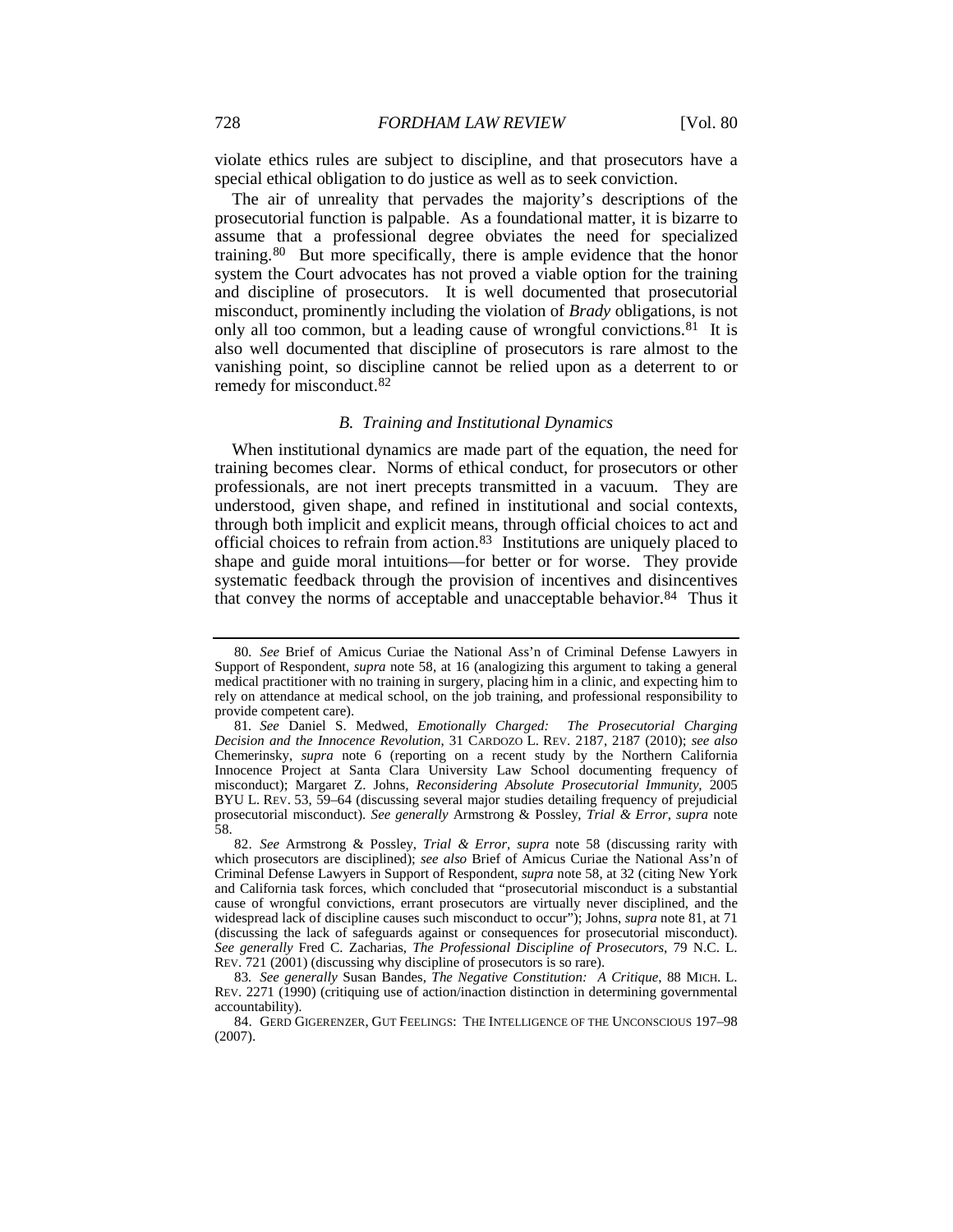is essential to look to the implicit and explicit norms of the institution and determine what sorts of ethical rules are being transmitted and reinforced.

Institutions shape ethical behavior by rewarding or punishing awareness of ethical conflict, and by rewarding or punishing those who take the initiative to confront such conflicts. When the workplace creates a conflict between ethical behavior and institutional values, or implicitly condones or overlooks unethical behavior that advances institutional goals, ethical behavior tends to lose out. The choice rarely operates on a conscious level. "Left to our own devices, without feedback or correction, we are likely to believe what is self-protective or self-deceptive. We are not particularly good at identifying and correcting our own assumptions, biases and blind spots . . . . "[85](#page-15-1) The problem is not only that people articulate self-protective and self-defensive excuses; they also have every incentive to believe them.[86](#page-15-2) People too often tend to reconfigure their notions of what counts as ethical so they do not have to confront the tension between doing good and doing well, or the acute discomfort of regarding themselves as unethical.<sup>[87](#page-15-3)</sup> Institutions that encourage employees to avert their eyes from questionable behavior, or to place the protection of the entity above the observance of ethical obligations, exacerbate this tendency toward self-protection and support self-deception.<sup>[88](#page-15-4)</sup> Psychologist Gerd Gigerenzer calls these "split brain institution[s]."<sup>[89](#page-15-5)</sup> For those who work in such institutions, selfprotective behavior gradually ceases to be viewed as unethical and begins to look acceptable and even desirable.<sup>[90](#page-15-6)</sup>

#### <span id="page-15-8"></span>*C. Institutional Dynamics in Prosecutors' Offices—and Why They Make*  Brady *Training Essential*

<span id="page-15-0"></span>This dynamic—the convenient reconfiguring of the notion of ethical behavior—is one the prosecutor's office has to guard against with particular vigilance, due to the inherent tension between the prosecutor's dual role as advocate and minister of justice.<sup>91</sup> When the institutional incentives emphasize only one aspect of that dual role—the role of the adversary zealously focused on obtaining convictions—the consequences are entirely predictable. Prosecutors are frequently faced with hard ethical choices, and the admonition to do justice is vague enough to seem to justify, or at least

<span id="page-15-1"></span><sup>85</sup>*.* Susan A. Bandes, *Is It Immoral to Punish the Heedless and Clueless? A Comment on Alexander, Ferzan and Morse: Crime and Culpability*, 29 L. & PHIL. 433, 446 (2010). 86*. Id.* at 445.

<span id="page-15-3"></span><span id="page-15-2"></span><sup>87</sup>*. See* Susan A. Bandes, *Loyalty to One's Convictions: The Prosecutor and Tunnel Vision*, 49 HOW. L.J. 475, 490–92 (2006) (describing the dynamics of avoiding cognitive dissonance when prosecutors are faced with ethical conflicts).

<sup>88</sup>*. See* GIGERENZER, *supra* not[e 84,](#page-14-6) at 198–99.

<sup>89</sup>*. Id.* at 198.

<span id="page-15-6"></span><span id="page-15-5"></span><span id="page-15-4"></span><sup>90</sup>*. See* Max H. Bazerman & Ann E. Tenbrunsel, Op-Ed., *Stumbling Into Bad Behavior*, N.Y. TIMES, Apr. 21, 2011, at A27 (discussing the "ethical fading" that enables people to behave unethically and overlook the unethical behavior of others while maintaining a positive self-image in situations in which there is a tendency toward "motivated blindness" about information that works against self-interest or the interest of the employer).

<span id="page-15-7"></span><sup>91</sup>*. See, e.g.*, Fred C. Zacharias, *Structuring the Ethics of Prosecutorial Trial Practice: Can Prosecutors Do Justice?*, 44 VAND. L. REV. 45, 46 (1991).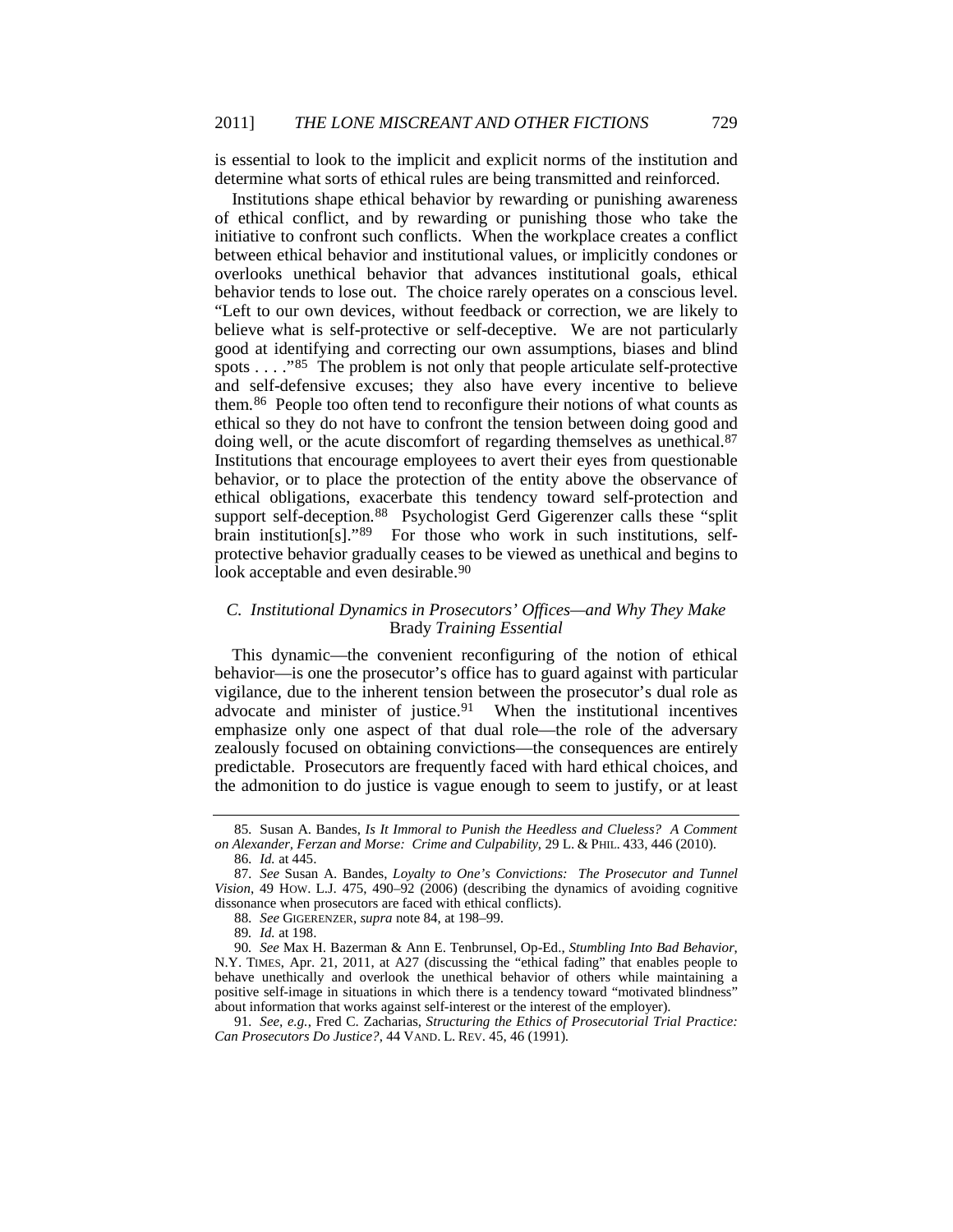excuse, a wide range of actions. After a while a choice may appear less as an ethical quandary and more as a justifiable action to help victims, to keep bad people off the street, and to "protect the reputation of the agency itself so that it can continue to do its important work."<sup>[92](#page-16-1)</sup> Such all too human tendencies to do what is expected and what is rewarded can be counteracted, or they can be exacerbated, by the norms and expectations of the institution. In some cases these norms are transmitted, at least in theory, by written policies or legal constraints. More often, "administrative norms are clearly communicated through less traceable channels<sup>93</sup> . . . through the behavior of . . . colleagues and supervisors, through observing how things are done, what is rewarded, what is punished, and what is ignored."[94](#page-16-3) And indeed it is commonplace that obtaining convictions tends to be the key to prosecutorial advancement. As Daniel Medwed put it, "A series of factors cause trial prosecutors to view their jobs primarily through the lens of gaining 'wins' (convictions) and avoiding 'losses' (acquittals)."[95](#page-16-4)

#### <span id="page-16-7"></span><span id="page-16-0"></span>*D. Deterrence and State of Mind*

Prosecutors may violate *Brady* intentionally or unintentionally. Either type of violation is deterrable.[96](#page-16-5) Many of the problems that lead to *Brady* violations and other constitutional infringements arise not from identifiable individual intentions, but from incentive structures deeply imbedded in the culture of the office—incentive structures that exacerbate existing tendencies toward self-protection and self-deception.<sup>[97](#page-16-6)</sup> Recent research on cognitive processing helps explain how police and prosecutors can take actions that violate rights and lead to wrongful convictions without exactly

<sup>92</sup>*. See* Bandes, *supra* note [87,](#page-15-8) at 487.

<span id="page-16-2"></span><span id="page-16-1"></span><sup>93.</sup> The failure to promulgate specific policies protects policymaking official and keeps responsibility and blame at low levels. Bandes, *supra* note [42,](#page-7-0) at 1329 ("It perpetuates the appearance that street level officers are making autonomous, disconnected decisions.").

<sup>94</sup>*. See id.*

<span id="page-16-3"></span><sup>95.</sup> Daniel S. Medwed, *The Prosecutor as Minister of Justice: Preaching to the Unconverted from the Post-Conviction Pulpit*, 84 WASH. L. REV. 35, 44 (2009).

<span id="page-16-5"></span><span id="page-16-4"></span><sup>96.</sup> In the exclusionary rule context, the Court has frequently assumed that negligent acts are unlikely to be deterrable, and that intentional acts are the best candidates for deterrence. *See, e.g.*, Herring v. United States, 555 U.S. 135, 143 (2009); United States v. Leon, 468 U.S. 897, 916–17 (1984). For a critique of this view, see generally SUSAN A. BANDES, AM. CONSTITUTION SOC'Y FOR LAW & POLICY, THE ROBERTS COURT AND THE FUTURE OF THE EXCLUSIONARY RULE (2009), *available at* http://www.acslaw.org/files/Bandes% 20Issue%20Brief.pdf. In *Connick*, conversely, the "miscreant prosecutor Gerry Deegan's willful suppression of evidence he believed to be exculpatory" is treated as non-deterrable. Connick v. Thompson, 131 S. Ct. 1350, 1368 (2011) (Scalia, J., concurring). But as the Court seems to recognize in the exclusionary rule context, if Deegan had foreseen any negative consequences from his intentional suppression of evidence, he may have behaved quite differently. *See* Tony Mauro, *Stevens Criticizes Ruling on Prosecutorial Immunity*, BLOG OF LEGAL TIMES (May 3, 2011, 4:14 PM), http://legaltimes.typepad.com/ blt/2011/05/stevens-criticizes-ruling-on-prosecutorial-immunity.html (reporting on Justice Stevens's argument that training and supervision can affect intentional misconduct as well).

<span id="page-16-6"></span><sup>97.</sup> Robert P. Mosteller, *Exculpatory Evidence, Ethics, and the Road to the Disbarment of Mike Nifong: The Critical Importance of Full Open-File Discovery*, 15 GEO. MASON L. REV. 257, 309–11 (2008) (discussing the problems arising from the focus on prosecutorial intent in determining discipline for *Brady* violations).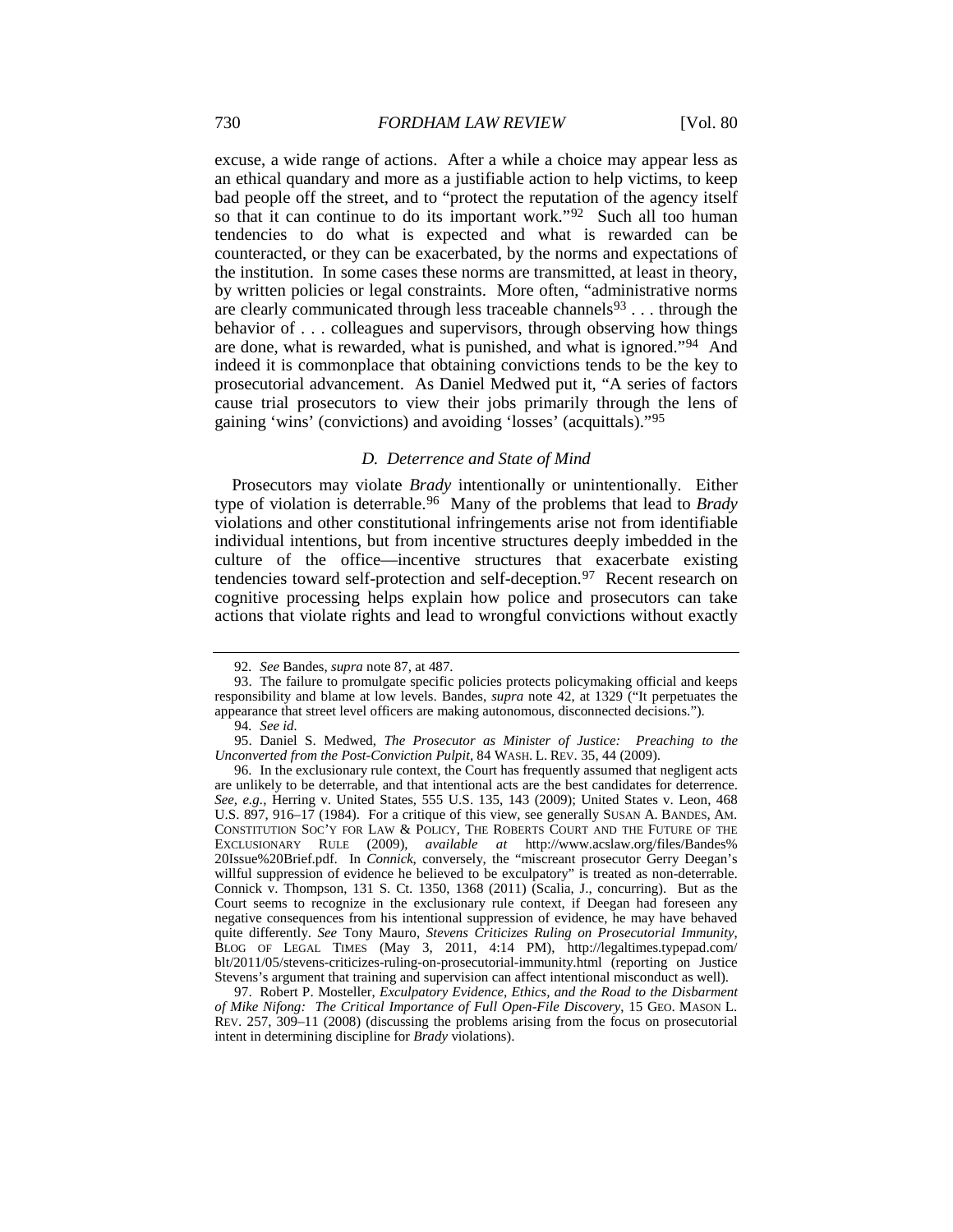"knowing" they are doing so.<sup>[98](#page-17-0)</sup> For example, a number of scholars have written about the problem of prosecutorial tunnel vision. Tunnel vision can be explained as a species of cognitive bias that causes prosecutors to screen out information that might cast doubt on the accuracy of their initial version of events. It "infects all phases of criminal proceedings, beginning with the investigation of cases and then proceeding through the prosecution, trial or plea-bargaining, appeal, and post conviction stages."[99](#page-17-1) Tunnel vision can be a particular problem when a prosecutor must make decisions about what counts as *Brady* material based on elastic concepts such as materiality, which require "weighing a single piece of potentially exculpatory evidence against all inculpating evidence, the totality of which may seem especially powerful in the investigative stage."[100](#page-17-2) A prosecutor is likely to believe in the strength of her own case and the guilt of the suspect,<sup>[101](#page-17-3)</sup> and this belief may color her judgment about the relative importance of potentially exculpatory evidence in her file. As Robert Mosteller recently described:

[F]or a prosecutor who has reached the conclusion that the accused is guilty . . . there can be no true exculpatory evidence. If it is truly exculpatory, the case should be dismissed, or that thought should be seriously entertained. Otherwise, the evidence must be not really exculpatory, and therefore, is simply useful ammunition for the defense in the adversary battle of the criminal trial. [102](#page-17-4)

Tunnel vision and other cognitive biases may not operate on a wholly conscious level, but that does not mean they are impervious to influence. On the contrary, even biases that are not entirely conscious may be amenable to change when the incentive structures make change desirable, or refusal to change undesirable. If assistant prosecutors discovered that unconstitutional conduct caused them to lose opportunities for promotion or salary increases, or to lose the respect of their colleagues and the support of their superiors, they might weigh costs and benefits differently or take additional steps to avoid misconduct. Or "if elected prosecutors found that wrongful convictions . . . subjected them to sanctions, or their offices to

<span id="page-17-0"></span><sup>98</sup>*. See generally* Alafair S. Burke, *Improving Prosecutorial Decision Making: Some Lessons of Cognitive Science*, 47 WM. & MARY L. REV. 1587 (2006); Barbara O'Brien, *A Recipe for Bias: An Empirical Look at the Interplay Between Institutional Incentives and Bounded Rationality in Prosecutorial Decision Making*, 74 MO. L. REV. 999 (2009).

<span id="page-17-1"></span><sup>99.</sup> Keith A. Findley & Michael S. Scott, *The Multiple Dimensions of Tunnel Vision in Criminal Cases*, 2006 WIS. L. REV. 291, 295; *accord* Bandes, *supra* note [87,](#page-15-8) at 481–83.

<span id="page-17-2"></span><sup>100.</sup> Amici Curiae Brief of the Center on the Administration of Criminal Law, New York University School of Law et al. at 11, Connick v. Thompson, 131 S. Ct. 1350 (2011) (No. 09-571), 2010 WL 3251771, at \*11.

<span id="page-17-4"></span><span id="page-17-3"></span><sup>101.</sup> Indeed, the command to do justice suggests that the prosecutor should not proceed unless convinced on some level of the suspect's guilt, and thus to proceed without such a belief creates both an ethical dilemma and perhaps some cognitive dissonance. *See* Mosteller, *supra* not[e 97,](#page-16-7) at 309; *see also* Bandes, *supra* not[e 87,](#page-15-8) at 488.

<sup>102</sup>*. See* Mosteller, *supra* not[e 97,](#page-16-7) at 309.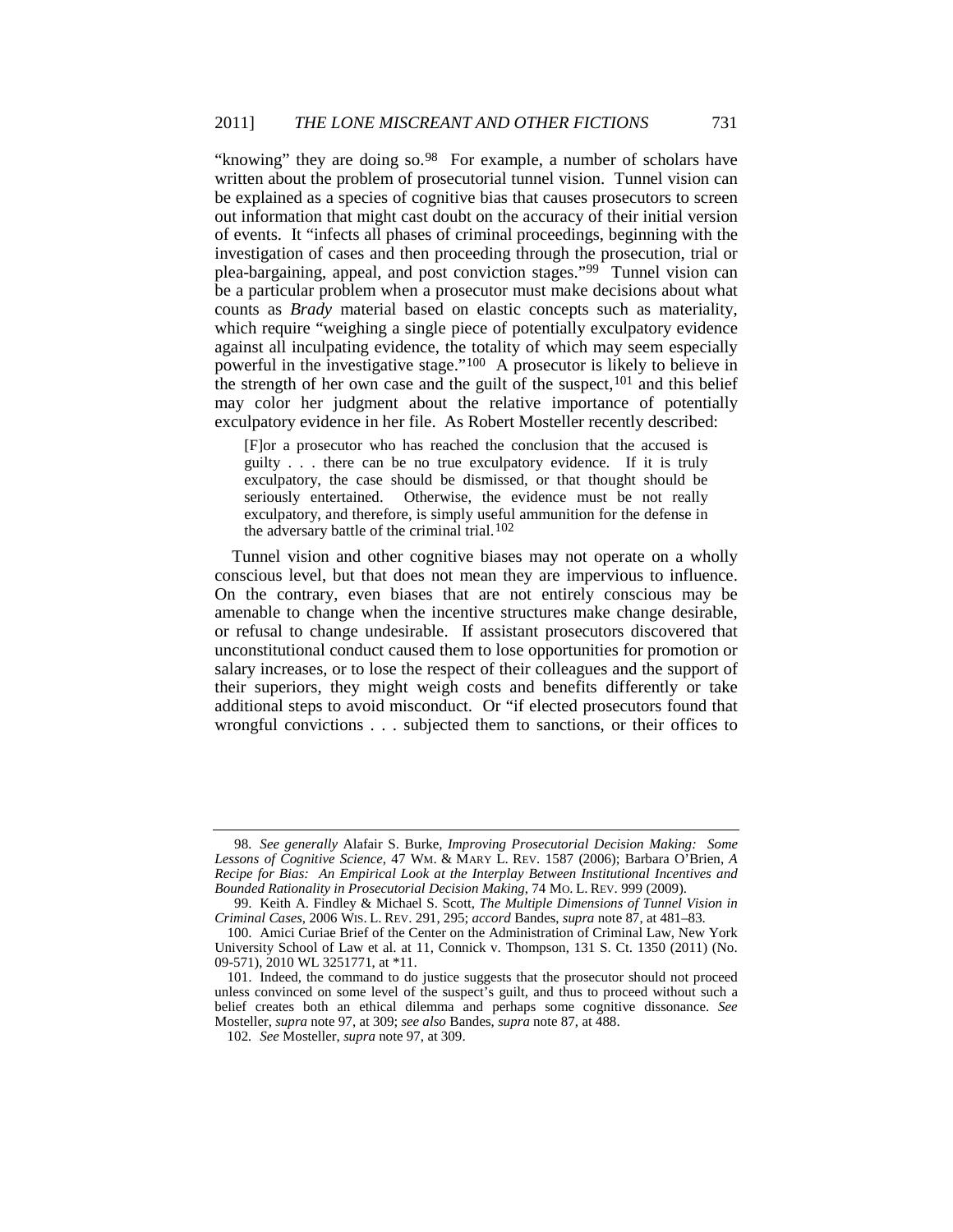<span id="page-18-0"></span>litigation, they might take a hard look at the incentive structure of the office and whether it provides a meaningful check on tunnel vision."[103](#page-18-1)

At oral argument in *Connick*, members of the Court declared themselves perplexed by the question of what kind of training prosecutors could have been provided that might have made a difference.<sup>[104](#page-18-2)</sup> Instead of insisting on a precise account of the substantive content of the training that should have been offered, the Court should have focused on a much more important point about the absence of training in Connick's office. Training, not just in its content but in the very fact that it occurs, communicates important messages about the expectations and culture of the office. As one amicus brief argued:

Connick plainly recognized, while he was D.A., that law school graduates had to be trained in numerous areas of responsibility before they would be qualified to handle significant criminal cases. Indeed, Connick, in his brief, congratulates himself on the extensive training and supervision his new prosecutors received in virtually every type of function. There was just one area missing: *Brady*. That Connick would recognize the need to instruct prosecutors in virtually every facet of prosecution, but provide no training about compliance with *Brady*, was a powerful piece of evidence before the jury proving his deliberate indifference to whether such compliance actually occurred. Obtaining *convictions* obviously mattered far more. [105](#page-18-3)

Certainly explicit instruction sends important signals, and Connick's instruction to work to rule—to give only what was absolutely required sent an important signal about the attitude of the office, particularly when coupled with a lack of accurate information about exactly what *was* required.[106](#page-18-4) So did the fact that the office rarely if ever disciplined anyone for violating *Brady*,[107](#page-18-5) and that compliance with norms of fair play appeared to have no connection to, or even a negative impact upon, professional advancement. A culture is communicated through deed, gesture, attitude, intonation, and all sorts of intangibles. It is communicated

<span id="page-18-3"></span>105. Brief of Amicus Curiae the National Ass'n of Criminal Defense Lawyers in Support of Respondent, *supra* not[e 58,](#page-9-6) at 18 (citations omitted).

<span id="page-18-1"></span><sup>103.</sup> Susan A. Bandes, *Framing Wrongful Convictions*, 2008 UTAH L. REV. 5, 21–22; *see also* Scott E. Sundby, *Fallen Superheroes and Constitutional Mirages: The Tale of* Brady v. Maryland, 33 MCGEORGE L. REV. 643, 659–60 (2002).

<span id="page-18-2"></span><sup>104.</sup> Transcript of Oral Argument, *supra* not[e 39,](#page-6-5) at 29–36. The majority opinion, having declared that only a lack of training on the specific type of claim or scenario at issue should matter, went on to say that it would be inappropriate for the Court to micromanage prosecutors' offices by telling them exactly what to cover in their training regimes. Connick v. Thompson, 131 S. Ct. 1350, 1363 (2011). But the specter of micromanagement is a function of the Court's own hyper-literal way of dicing up the training failure at issue. Another way to think about what happened is the way Justice Ginsburg described it: "[M]embers of the District Attorney's Office, including the District Attorney himself, misperceived *Brady*'s compass and therefore inadequately attended to their disclosure obligations." *Id.* at 1370 (Ginsburg, J., dissenting).

<span id="page-18-4"></span><sup>106</sup>*. See generally* Mosteller, *supra* note [97](#page-16-7) (arguing that mistakes are inevitable in the absence of open file discovery).

<span id="page-18-5"></span><sup>107</sup>*. See Connick*, 131 S. Ct. at 1382 (Ginsburg, J., dissenting) (asserting that nobody had ever been disciplined by Connick for a *Brady* violation).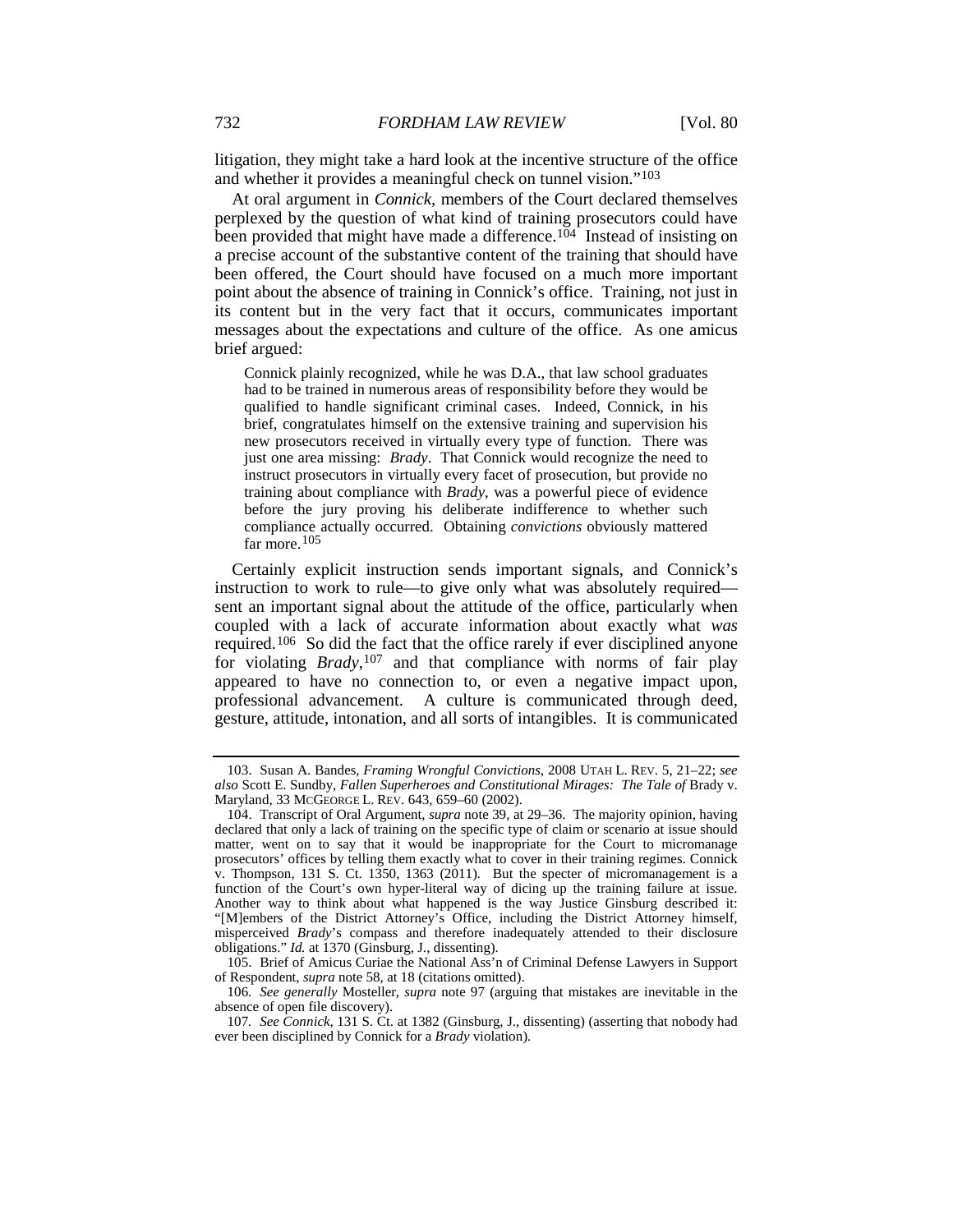by the decision not to spend valuable office time on training about discovery obligations.

The Court in *Connick* held that "[a] district attorney is entitled to rely on prosecutors' professional training and ethical obligations in the absence of specific reason, such as a pattern of violations, to believe that those tools are insufficient to prevent future constitutional violations in the usual and recurring situations with which [the prosecutors] must deal."[108](#page-19-0) Yet when all the incentives align to encourage the prosecutor to ignore his role as a minister of justice, the result is entirely predictable, and the policymaker, quite simply, *should not be* "entitled to rely on prosecutors' professional training and ethical obligations."[109](#page-19-1) Such reliance under the circumstances amounts to willful blindness, and unfortunately the *Connick* opinion makes the choice of willful blindness cost-free.

# IV. THE SECTION 1983 COMPENSATORY SCHEME AS SHELL GAME

Most problematic about the majority opinion in *Connick* is that, quite simply, it never once addresses the goals of § 1983, which are commonly held to be compensation and deterrence. The entire burden of the majority opinion is to establish the narrowness of failure to train entity liability. Like a C+ law school exam, Justice Thomas's majority opinion treats this as a doctrinal question that can be discussed in a vacuum, without ever addressing the underlying purposes of the statute the Court is charged with construing.[110](#page-19-2)

It is instructive to compare the current Supreme Court's approach to that in *Owen v. City of Independence*,<sup>[111](#page-19-3)</sup> the 1980 case deciding that under § 1983, municipal entities were not entitled to immunity from suit. The language of the opinion, and indeed the legislative history on which the opinion relies, sound sadly quaint today. The Court quoted Representative Shallabarger (the bill's author), who said about the proper construction of the statute: "This act is remedial, and in aid of the preservation of human liberty and human rights. All statutes and constitutional provisions authorizing such statutes are liberally and beneficently construed. It would be most strange and, in civilized law, monstrous were this not the rule of

<span id="page-19-3"></span>111. 445 U.S. 622 (1980).

<span id="page-19-0"></span><sup>108</sup>*. Id.* at 1363 (majority opinion) (alteration in original) (internal quotation marks omitted).

<sup>109</sup>*. Id.*

<span id="page-19-2"></span><span id="page-19-1"></span><sup>110.</sup> Justice Scalia's concurrence is similarly focused on the dangers of an expansive view of failure to train liability. It goes further by apparently claiming that *Brady* was not violated in any event, because prosecutors never followed up to determine what Thompson's blood type was, and therefore remained ignorant of whether the blood evidence would in fact be exculpatory. *Id.* at 1369 (Scalia, J., concurring). Confusingly, Justice Scalia also indicates that Deegan's failure to turn over evidence that he himself believed exculpatory did violate *Brady*, evidently by virtue of its bad faith nature. *Id.* Although *Brady* makes the good or bad faith of the State irrelevant, Justice Scalia is apparently treating Deegan's failure as a failure to preserve evidentiary material rather than a failure to turn over exculpatory evidence, on the theory that absent knowledge of Thompson's blood type, the evidence should not be considered exculpatory. He notes that bad faith is relevant to claims of failure to preserve evidence that, if subjected to tests, might lead to results that exonerate the defendant. *Id.*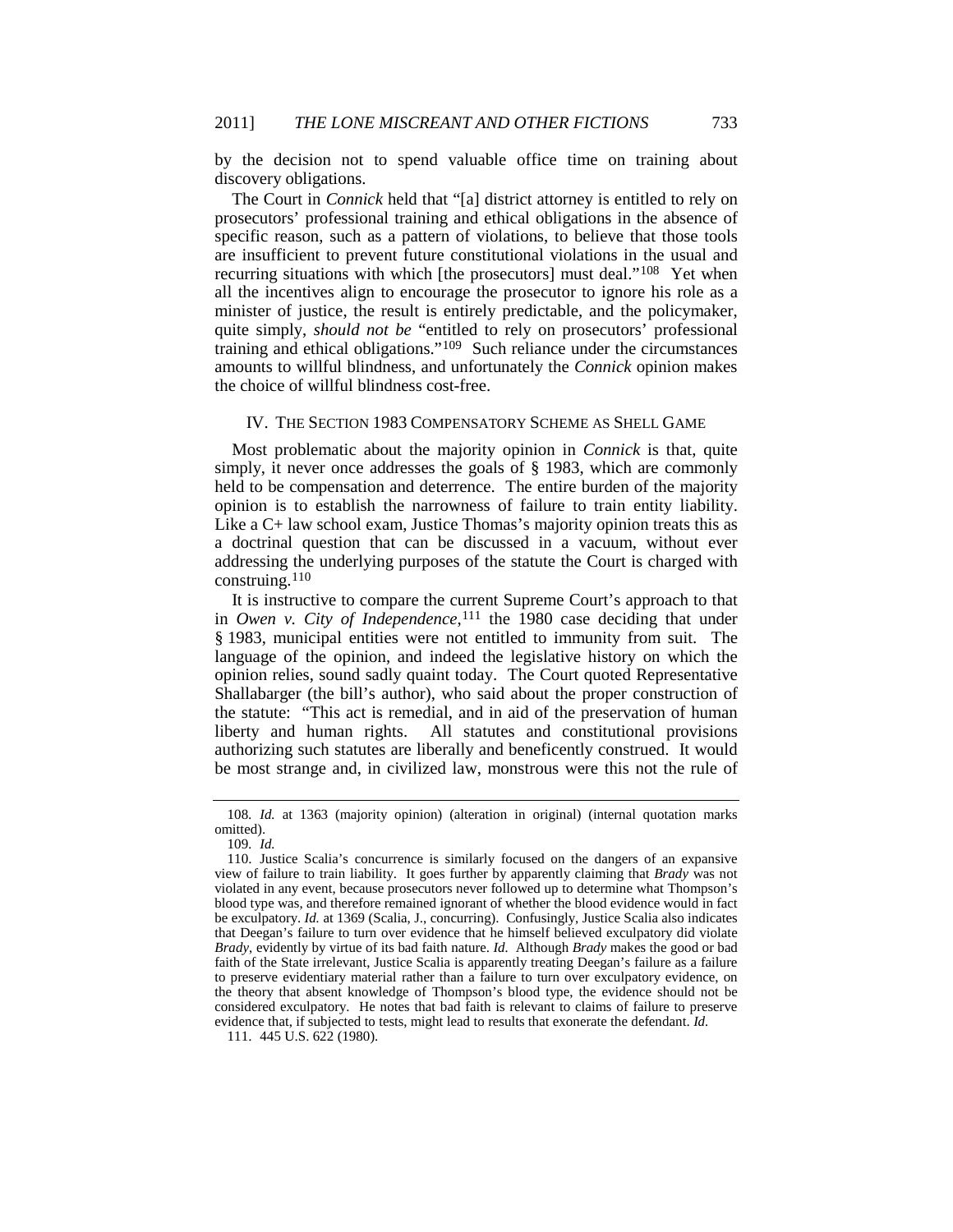interpretation."[112](#page-20-0) The *Owen* Court went on to observe that given the statute's central aim to provide protection to those wronged by the misuse of power, it would be "uniquely amiss' . . . if the government itself . . . were permitted to disavow liability for the injury it has begotten."<sup>[113](#page-20-1)</sup>

One major factor cited by the *Owen* Court in favor of rejecting municipal immunity was its concern that if the entity could block suit by asserting immunity, the statute's compensatory aims would be thwarted, since entity liability coupled with individual immunities would leave victims of municipal wrongdoing completely remediless.[114](#page-20-2) Under the *Owen* Court's approach to interpreting § 1983, *Van de Kamp*'s grant of absolute immunity to individual prosecutors should be viewed as a reason *for* entity liability, not against it. Without entity liability, Thompson is left remediless, exactly the unjust situation *Owen* warned against. Likewise, letting Connick's office off the hook does violence to the deterrent aims of the statute and removes any incentive for prosecutors to institute rules and programs designed to minimize the likelihood of violating rights. One searches the *Connick* majority opinion and the Scalia concurrence in vain for any discussion of the need to allocate the costs of constitutional harm, or any recognition of the perverse incentives created by the Court's holding.

Since *Monroe v. Pape*,<sup>[115](#page-20-3)</sup> the Court's § 1983 jurisprudence has recognized that explicit written law—"the law on the books"—is not the only actionable source of liability. It has recognized that law can be adequate in theory but not in practice—as indeed it was with the failures to prosecute the Klan that were a central impetus for the statute.[116](#page-20-4) The Court has struggled to steer clear of respondeat superior liability<sup>[117](#page-20-5)</sup> while fleshing out the contours of a municipal liability jurisprudence that does not simply immunize policymakers for having a facially constitutional policy in place and proceeding to allow every subordinate official to ignore it at will.

<sup>112</sup>*. Id.* at 636 (quoting CONG. GLOBE, 42ND CONG., 1ST SESS. 68 (1871)).

<span id="page-20-1"></span><span id="page-20-0"></span><sup>113</sup>*. Id.* at 651 (citing Adickes v. Kress & Co., 398 U.S. 144, 190 (1970) (Brennan, J., concurring in part and dissenting in part)).

<span id="page-20-2"></span><sup>114.</sup> *Id.* ("[M]any victims of municipal malfeasance would be left remediless if the city were also allowed to assert a good-faith defense.").

<sup>115.</sup> 365 U.S. 167 (1961).

<sup>116</sup>*. Id.* at 178.

<span id="page-20-5"></span><span id="page-20-4"></span><span id="page-20-3"></span><sup>117.</sup> Though it is beyond the scope of this Article, the question of whether the refusal to apply respondeat superior liability is yet another misreading of the ambiguous statutory history, specifically the meaning of the 1871 Congress's rejection of the Sherman Amendment, is an important one. *See* City of Oklahoma City v. Tuttle, 471 U.S. 808, 834– 41 (1985) (Stevens, J., dissenting) (arguing for the adoption of respondeat superior liability in § 1983 cases, and asserting that the rejection of the Sherman Amendment, on which the Court relies in rejecting respondeat superior liability, establishes only that the 1871 Congress did not mean to hold governmental entities liable for the acts of private parties of which it had no notice, an entirely separate proposition from holding government liable for the acts of its own employees); *see also* Donald L. Doernberg, *Taking Supremacy Seriously: The Contrariety of Official Immunities*, 80 FORDHAM L. REV. 443 (2011) (arguing that the rejection of the Sherman Amendment should not have been construed to preclude respondeat superior liability); Mauro, *supra* note [96](#page-16-0) (reporting on a speech by retired Justice Stevens criticizing the *Connick* decision and arguing that § 1983 municipal liability ought to be extended to permit respondeat superior liability, either by judicial interpretation or by an act of Congress amending the statute).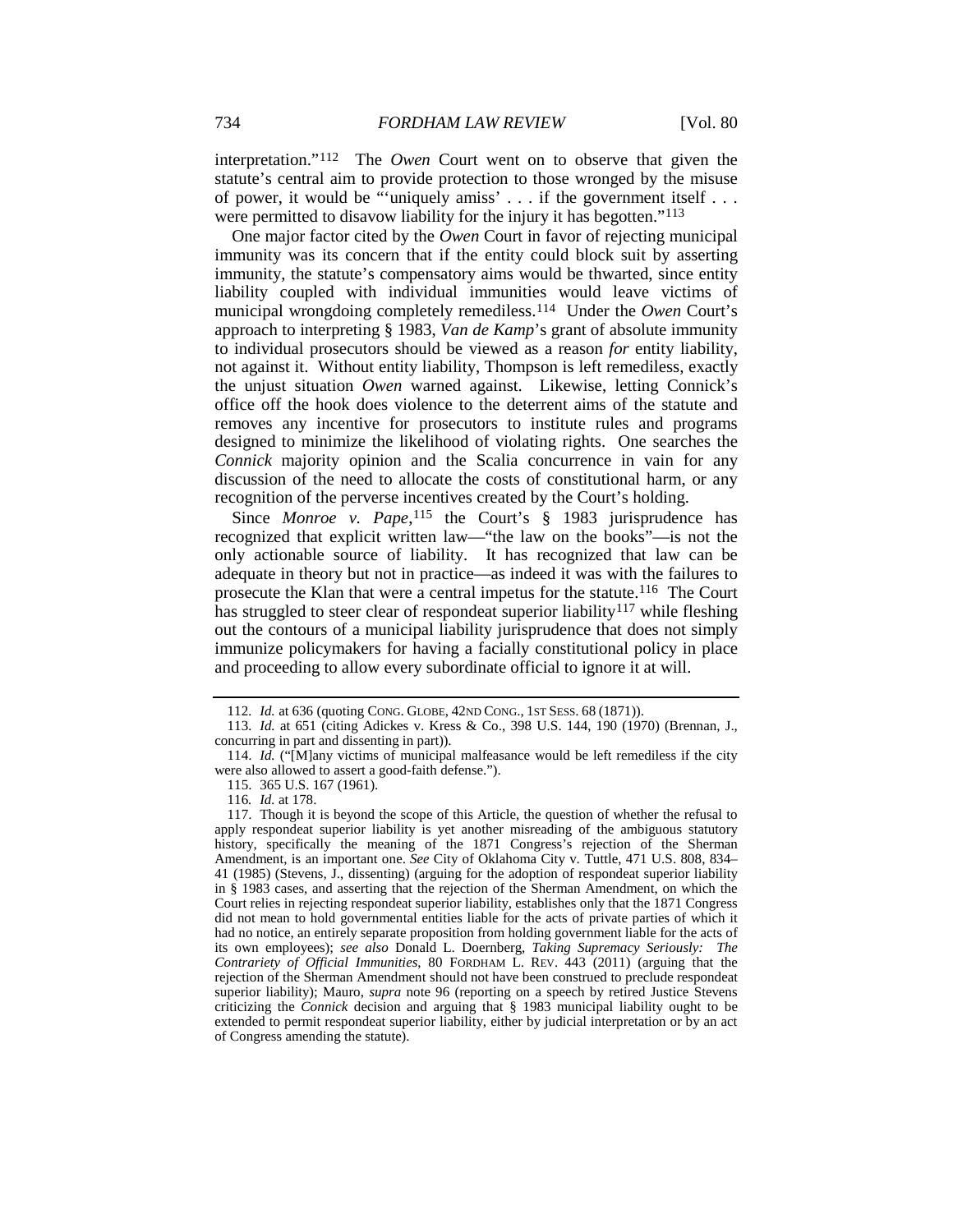*Connick* comes uncomfortably close to endorsing precisely this latter course of action. At oral argument, members of the Court saw no problem with a policy that instructed prosecutors simply to turn over what was required and nothing more. If assistant prosecutors misconstrued such a policy, the fault would be assumed to lie with them until the number of violations of *Brady* by subordinates reached the level of custom. The policy itself, despite its lack of accompanying training and its direction to err on the side of withholding evidence, could not be at fault because, as the majority holds: "A district attorney is entitled to rely on prosecutors' professional training and ethical obligations in the absence of specific reason, such as a pattern of violations, to believe that those tools are insufficient to prevent future constitutional violations in the usual and recurring situations with which [the prosecutors] must deal.["118](#page-21-0)

The failure to train cases arose from the realization that unless there is an incentive to do otherwise, policymakers are likely to choose a facially legal but widely ignored policy, or simply adopt no policy at all.<sup>[119](#page-21-1)</sup> In light of *Connick*, the incentives point toward adopting no policy on training or supervision.<sup>[120](#page-21-2)</sup> An office can take this route with impunity, and chalk up every deviation from the law as the isolated act of a rogue prosecutor until the deviations reach the level of custom. This is the "gaping hole" problem the Court skirted in *City of St. Louis v. Praprotnik*.[121](#page-21-3) If all responsibility is delegated to mid-level or street-level personnel, the policymaker may be insulated from liability as long as he has no unconstitutional policy in place. The *Praprotnik* Court optimistically assumed that "custom" would fill the liability gap.<sup>[122](#page-21-4)</sup> But *Connick* drives home how easily a court can disaggregate conduct so that a series of wrongful acts is construed as a random assortment of isolated incidents rather than the sort of pattern that should put a policymaker on notice.

# **CONCLUSION**

The Court in *Owen v. City of Independence* observed that § 1983 was meant to "encourage those in a policymaking position to institute internal rules and programs designed to minimize the likelihood of unintentional

<span id="page-21-0"></span><sup>118.</sup> Connick v. Thompson, 131 S. Ct. 1350, 1363 (2011) (alteration in original) (internal quotation marks omitted).

<span id="page-21-1"></span><sup>119</sup>*. See* Susan Bandes, Monell*,* Parratt*,* Daniels *and* Davidson*: Distinguishing a Custom or Policy from a Random, Unauthorized Act*, 72 IOWA L. REV. 101, 155 & n.399 (1987) (discussing skewed governmental incentives toward inaction).

<span id="page-21-2"></span><sup>120.</sup> Justice Kagan asked in oral argument whether "the failure to train or supervise in any way and the setting up a structural system that's pretty much guaranteed to produce *Brady* violations . . . would be enough" absent any actual violations. The attorney for Connick's office responded that it would not be enough absent a pattern of violations, and this seems to be the Court's position in the *Connick* decision. *See* Transcript of Oral Argument, *supra* not[e 39,](#page-6-5) at 13.

<sup>121.</sup> 485 U.S. 112, 131 (1988) (plurality opinion).

<span id="page-21-4"></span><span id="page-21-3"></span><sup>122</sup>*. See id. But see id.* at 144 (Brennan, J., dissenting) (arguing that custom and usage will not fill the gaping hole left by the decision's reliance on official policy and refusal to recognize implicit delegation of policymaking authority).